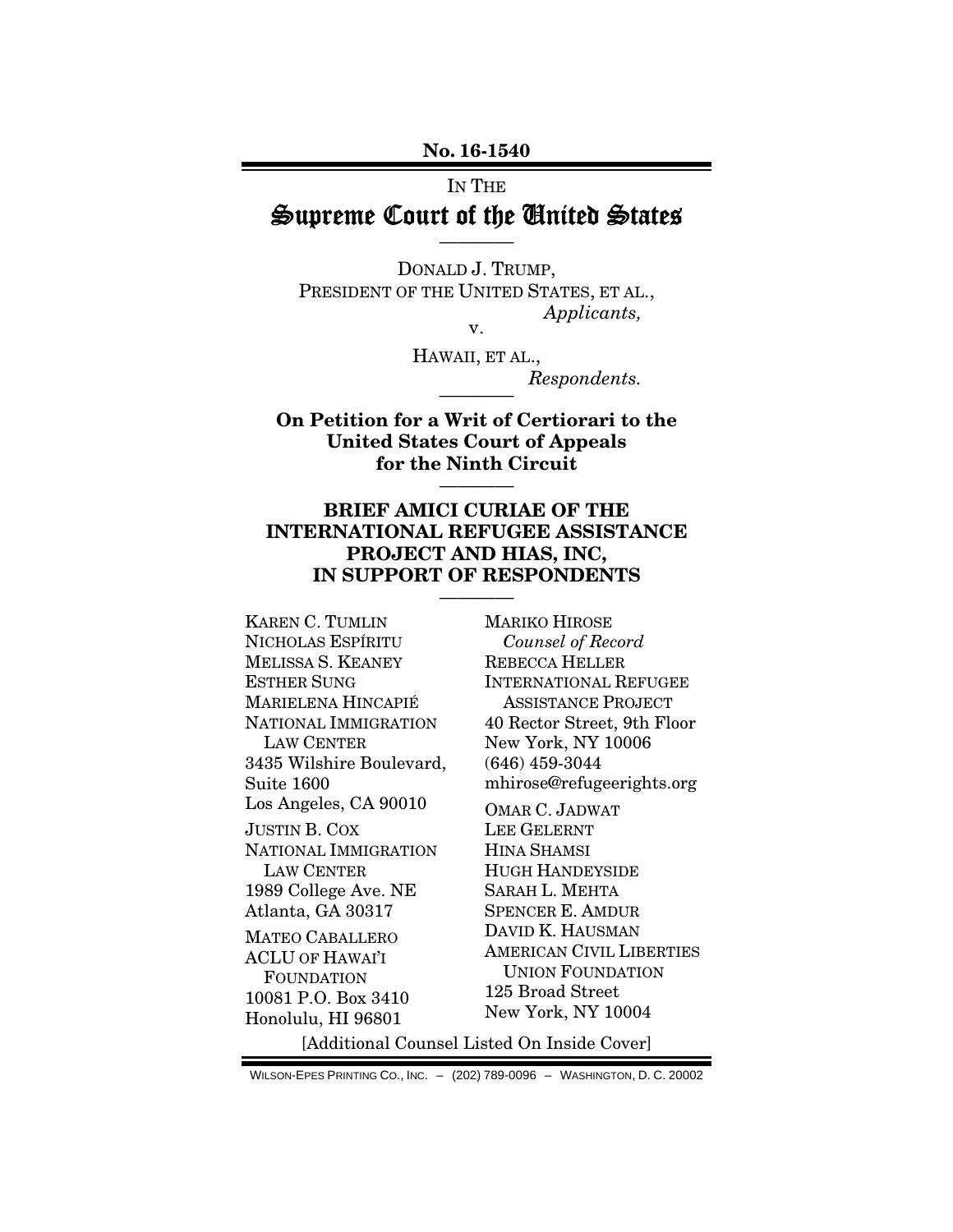DAVID COLE DANIEL MACH HEATHER L. WEAVER AMERICAN CIVIL LIBERTIES UNION FOUNDATION 915 15th Street NW Washington, DC 20005

CECILLIA D. WANG CODY H. WOFSY AMERICAN CIVIL LIBERTIES UNION FOUNDATION 39 Drumm Street San Francisco, CA 94111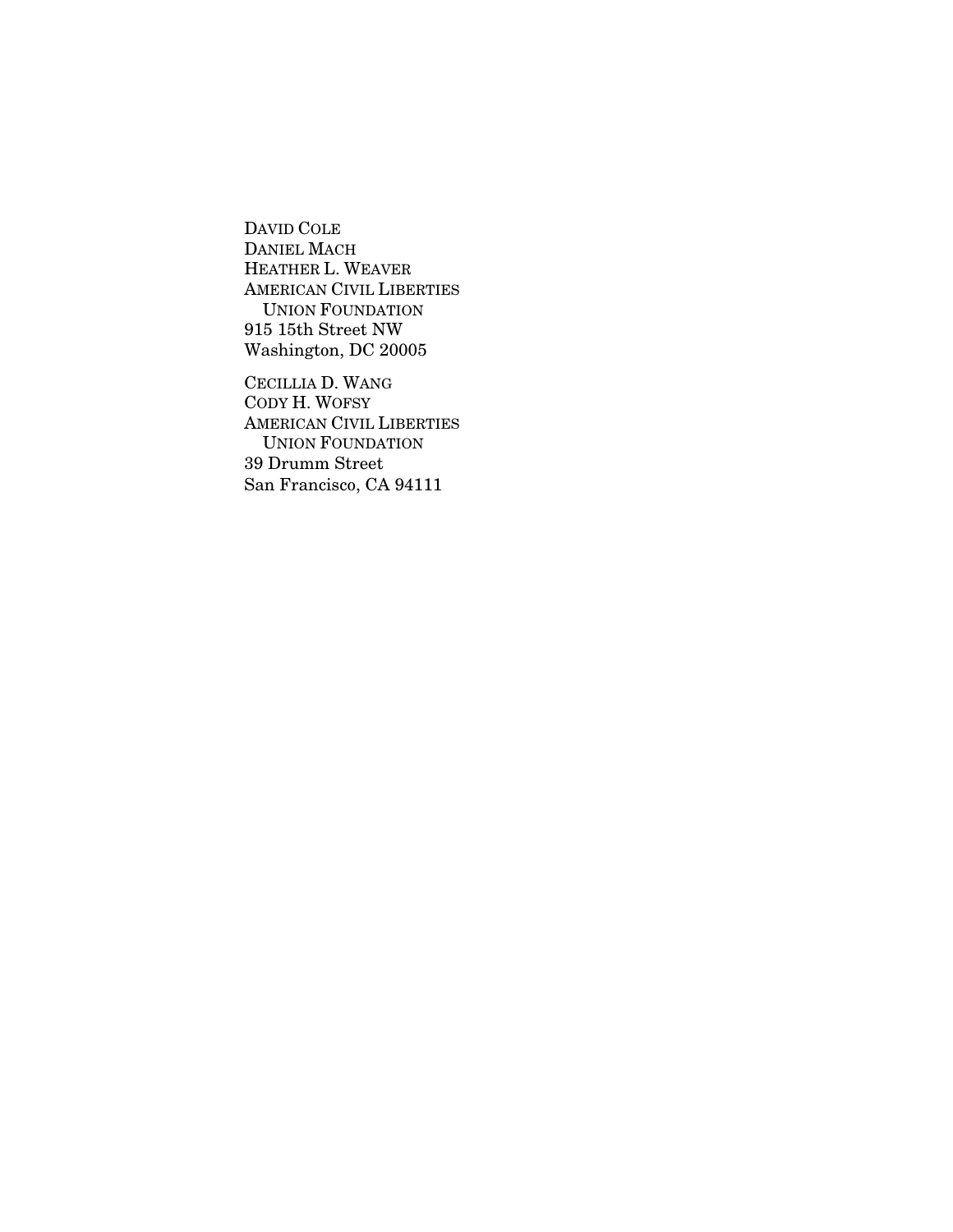### **CORPORATE DISCLOSURE STATEMENT**

In accordance with United States Supreme Court Rule 29.6, *amici* make the following disclosures:

1) The parent corporation of *amicus* International Refugee Assistance Project is the Urban Justice Center, Inc.

2) *Amicus* HIAS, Inc. does not have parent corporations.

3) No publicly held company owns ten percent or more of the stock of any *amicus* or its parent corporation.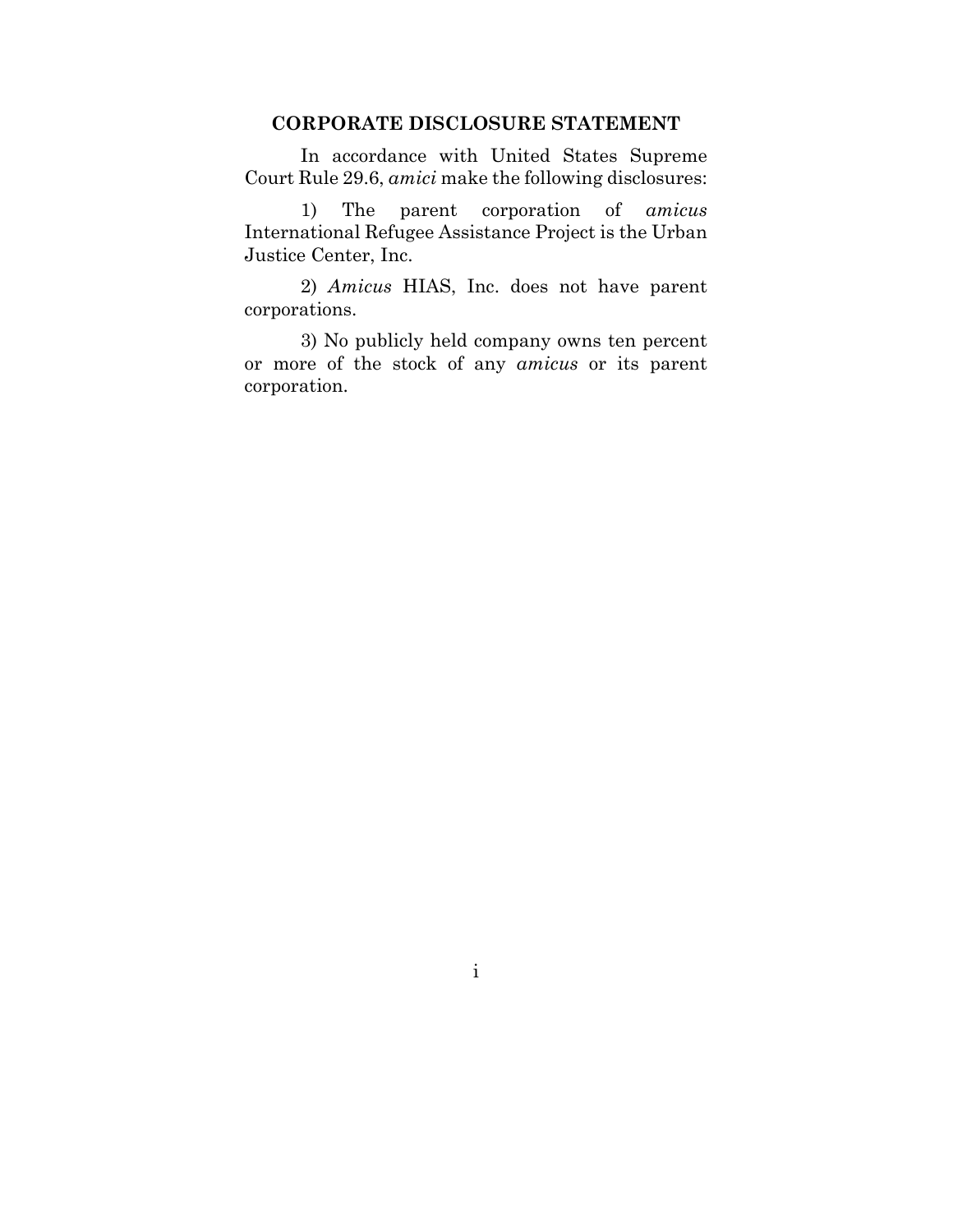#### **MOTION FOR LEAVE TO FILE**

The International Refugee Assistance Project and HIAS, Inc. move this Court for leave to file the enclosed brief as *amici curiae* in support of respondents without ten days' advance notice to the parties, as is ordinarily required by Supreme Court Rule 37.2(a). In light of the extremely expedited nature of the government's Motion for Clarification, it was not feasible to give ten days' notice. All parties have consented in writing to the filing of this brief without such notice.

*Amici* are U.S.-based non-profit entities that provide resettlement and legal services to refugees and other foreign nationals. Both are plaintiffsrespondents in *Trump v. International Refugee Assistance Project*, No. 16-1436 (Stay Application No. 16A1190). As set forth in the accompanying brief, *amici* seek to explain both the nature of their relationships with certain refugees that the government has sought to exclude, and the types of harm they would suffer were this Court to grant the government's Motion for Clarification.

For the foregoing reasons, pursuant to this Court's Rules 21.2(b) and 37.1, *amici* respectfully request that the Court grant this motion for leave to file the accompanying *amicus* brief.

Respectfully submitted,

Karen C. Tumlin Nicholas Espíritu Melissa S. Keaney Esther Sung Marielena Hincapié

Mariko Hirose *Counsel of Record* Rebecca Heller Mark Wasef INTERNATIONAL REFUGEE

ii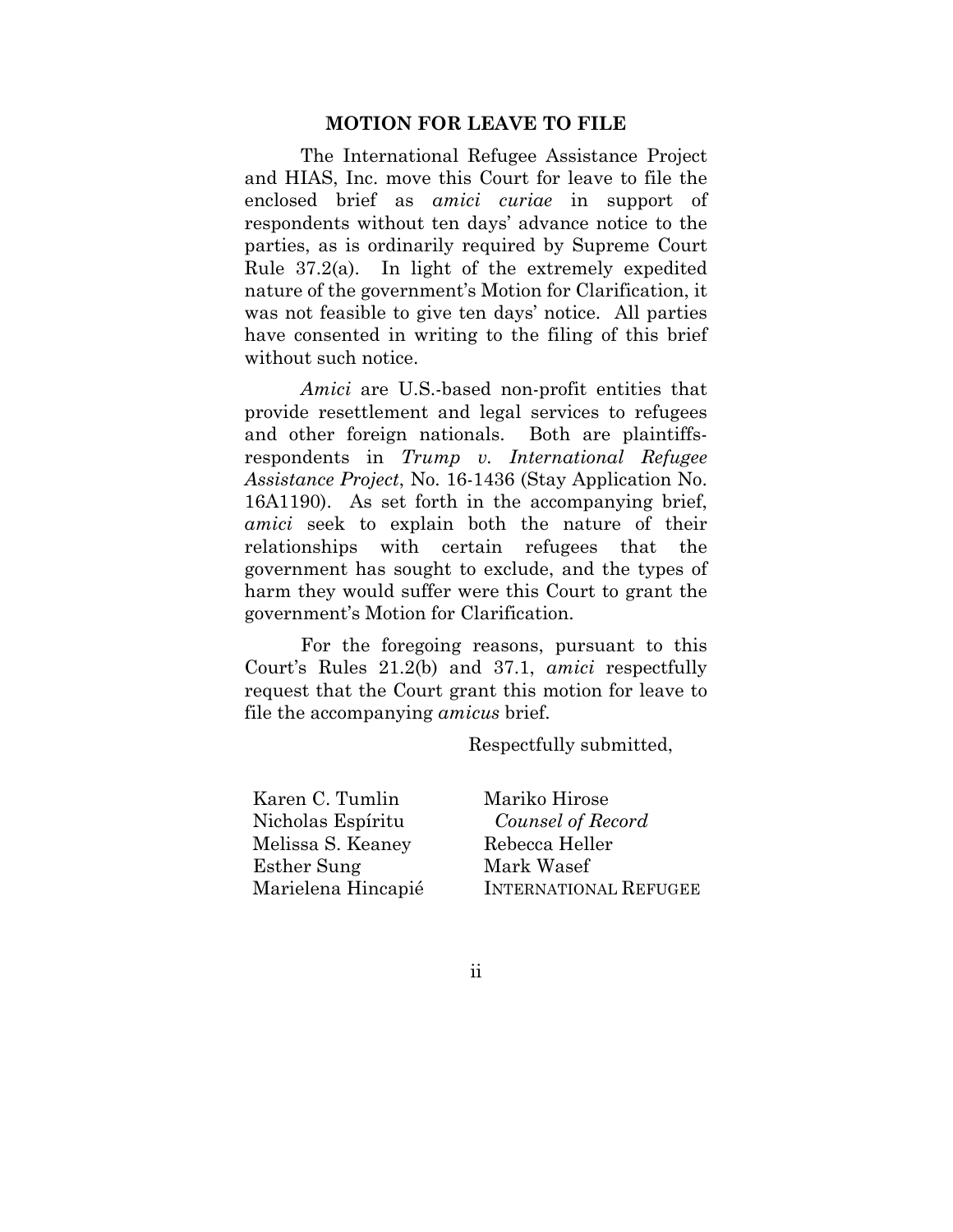NATIONAL IMMIGRATION LAW CENTER 3435 Wilshire Boulevard, Suite 1600 Los Angeles, CA 90010

Justin B. Cox NATIONAL IMMIGRATION LAW CENTER 1989 College Ave. NE Atlanta, GA 30317

Mateo Caballero ACLU OF HAWAI'I FOUNDATION 10081 P.O. Box 3410 Honolulu, HI 96801

ASSISTANCE PROJECT 40 Rector Street, 9th Floor New York, NY 10006 646-459-3044 mhirose@refugeerights.org

Omar C. Jadwat Lee Gelernt Hina Shamsi Hugh Handeyside Sarah L. Mehta Spencer E. Amdur David K. Hausman AMERICAN CIVIL LIBERTIES UNION FOUNDATION 125 Broad Street New York, NY 10004

David Cole Daniel Mach Heather L. Weaver AMERICAN CIVIL LIBERTIES UNION FOUNDATION 915 15th Street NW Washington, DC 20005

Cecillia D. Wang Cody H. Wofsy AMERICAN CIVIL LIBERTIES UNION FOUNDATION 39 Drumm Street San Francisco, CA 94111

Dated: July 18, 2017

iii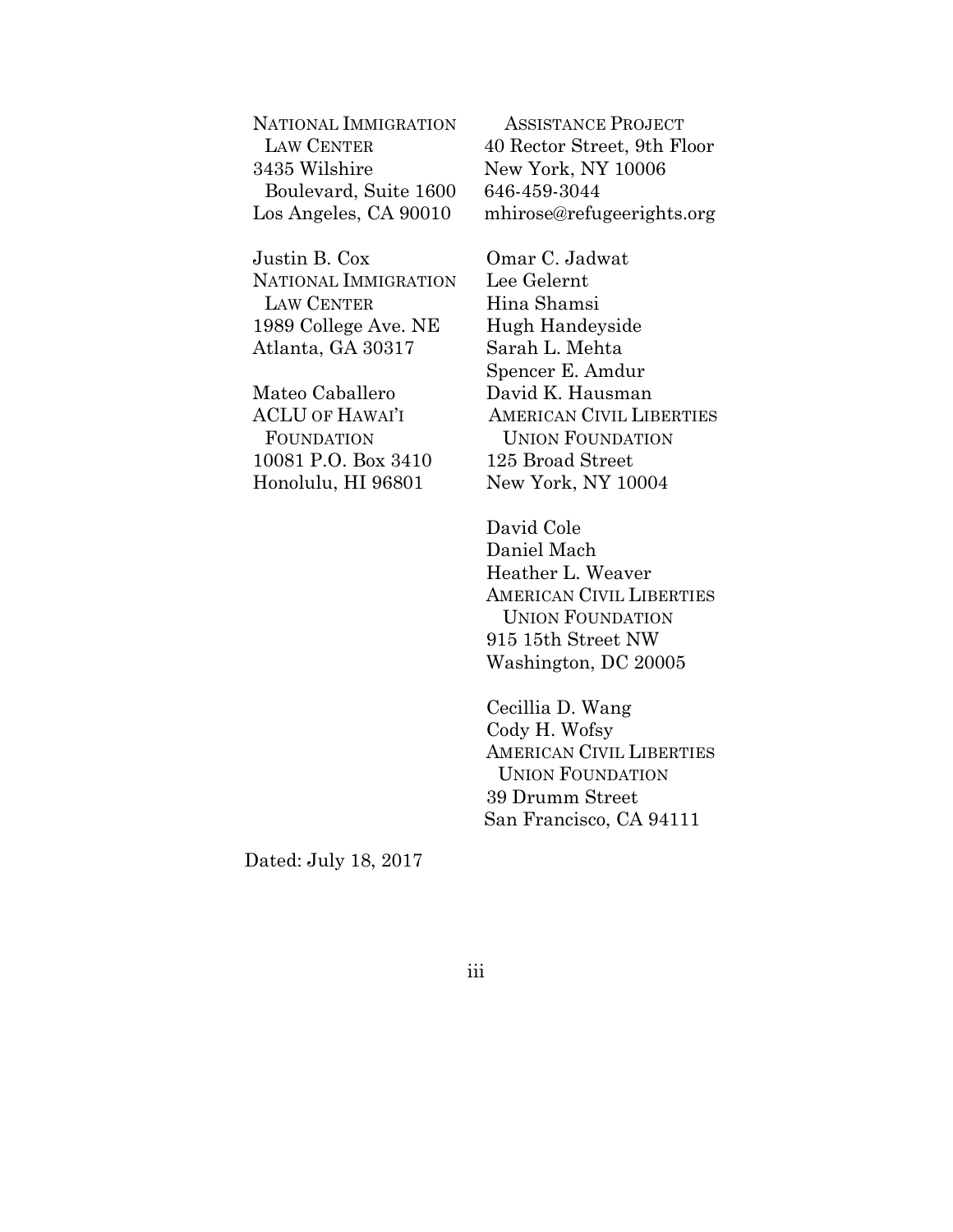# **TABLE OF CONTENTS**

|                | CORPORATE DISCLOSURE STATEMENTi                                                                                                                                                                  |
|----------------|--------------------------------------------------------------------------------------------------------------------------------------------------------------------------------------------------|
|                | MOTION FOR LEAVE TO FILE ii                                                                                                                                                                      |
|                |                                                                                                                                                                                                  |
|                |                                                                                                                                                                                                  |
|                |                                                                                                                                                                                                  |
|                |                                                                                                                                                                                                  |
|                |                                                                                                                                                                                                  |
| $\mathbf{I}$ . | THE DISTRICT COURT CORRECTLY<br>CONCLUDED THAT RESETTLEMENT<br><b>AGENCIES HAVE BONA FIDE</b><br>RELATIONSHIPS WITH REFUGEES FOR<br>WHOM THEY HAVE PROVIDED A<br>FORMAL ASSURANCE OF SPONSORSHIP |
| II.            | THE DISTRICT COURT'S ORDER AVOIDS<br>SEVERE, UNNECESSARY, AND<br><b>IRREPARABLE HARM TO FULLY</b>                                                                                                |
| III.           | THE DISTRICT COURT'S ORDER STILL<br>ALLOWS THE GOVERNMENT TO APPLY<br>THE BAN TO REFUGEES WITHOUT<br><b>BONA FIDE RELATIONSHIPS TO</b><br>INDIVIDUALS OR ENTITIES IN THE                         |
|                |                                                                                                                                                                                                  |

iv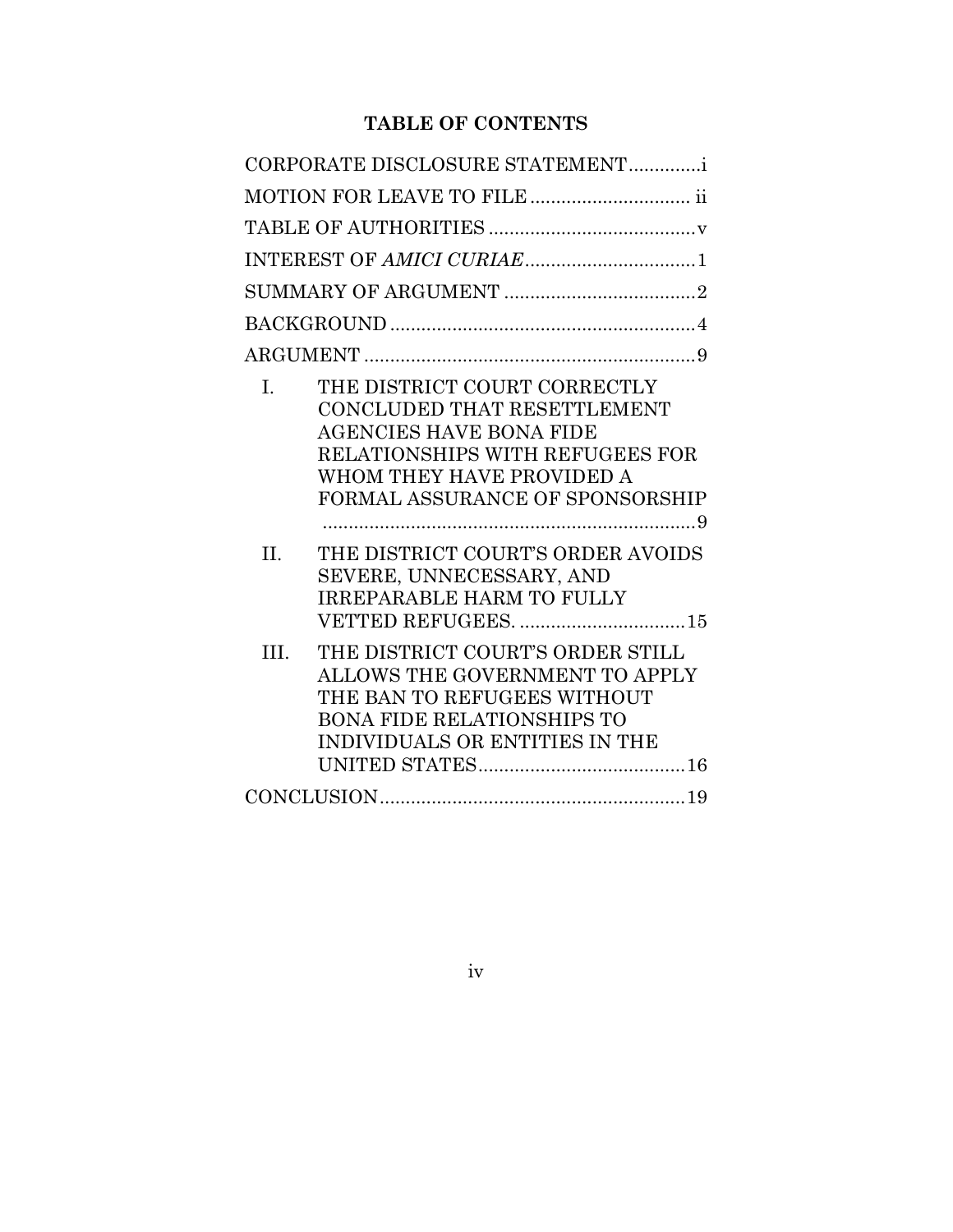# **TABLE OF AUTHORITIES**

## **CASES**

| <i>Exodus Refugee Immigration, Inc. v. Pence, 165 F.</i> |  |
|----------------------------------------------------------|--|
| Supp. 3d 718 (S.D. Ind. 2016), aff'd, 838 F.3d 902       |  |
|                                                          |  |
| Vill. of Arlington Heights v. Metro. Housing Dev.        |  |

|--|--|--|--|--|

## **OTHER AUTHORITIES**

| American Program Bureau: Speaking to the World,<br>https://www.apbspeakers.com14                                                                                                                     |
|------------------------------------------------------------------------------------------------------------------------------------------------------------------------------------------------------|
| Karoun Demirjian et al., "Refugee Processing Has<br>Ground to a Halt": A Group of Senators Wants to                                                                                                  |
| Phillip Connor et al., U.S. on Track to Reach Obama<br>Administration's Goal of Resettling 110,000<br><i>Refugees This Year</i> , Pew Research Center<br>(Jan. 20, 2017), http://pewrsr.ch/2jwYQvg18 |
| The Common Application, Inc., Fact Sheet (2016),<br>http://www.commonapp.org/about-us/fact-                                                                                                          |
|                                                                                                                                                                                                      |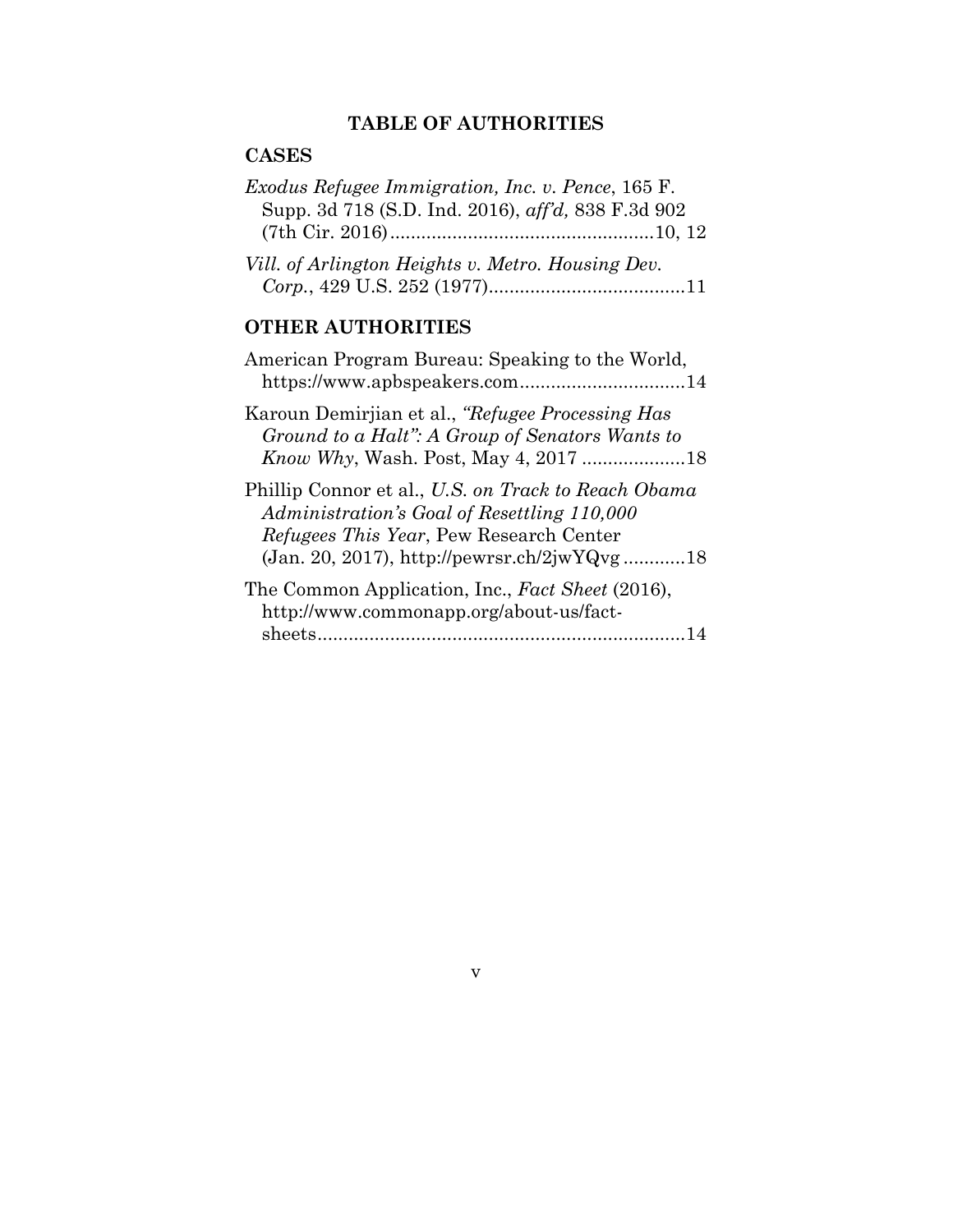#### **INTEREST OF** *AMICI CURIAE***<sup>1</sup>**

*Amici* are U.S.-based non-profit organizations that provide a variety of services to refugees and other foreign nationals seeking to resettle in the United States. Both are plaintiffs-respondents in *Trump v. International Refugee Assistance Project*, No. 16-1436 (Stay Application No. 16A1190).

HIAS, founded as the Hebrew Immigrant Aid Society, is a non-profit organization whose mission is to rescue people whose lives are in danger and help them resettle in the United States. HIAS is the global refugee organization of the American Jewish community. Its clients include both refugees and their families, both in the United States and abroad. HIAS is one of nine non-profit organizations in the United States that serve as resettlement agencies for the U.S. Refugee Admissions Program ("USRAP"). HIAS has been providing resettlement services to refugees since 1881.

The International Refugee Assistance Project ("IRAP") is a non-profit organization that provides direct legal services to refugees and others seeking to escape violence and persecution, as well as to their U.S.-based family members. Its staff and pro bono volunteers represent and work directly with individuals abroad throughout their application, travel, and resettlement processes.

<u> 1989 - Johann Barn, mars ann an t-Amhain Aonaich ann an t-Aonaich ann an t-Aonaich ann an t-Aonaich ann an t-</u>

<sup>1</sup> *Amici* have moved this Court for leave to file this *amicus* brief in support of respondents without ten days' advance notice to the parties, as is ordinarily required by Supreme Court Rule 37.2(a). No party has authored this brief in whole or in part, and no one other than *amici*, their members, and their counsel have paid for the preparation or submission of this brief.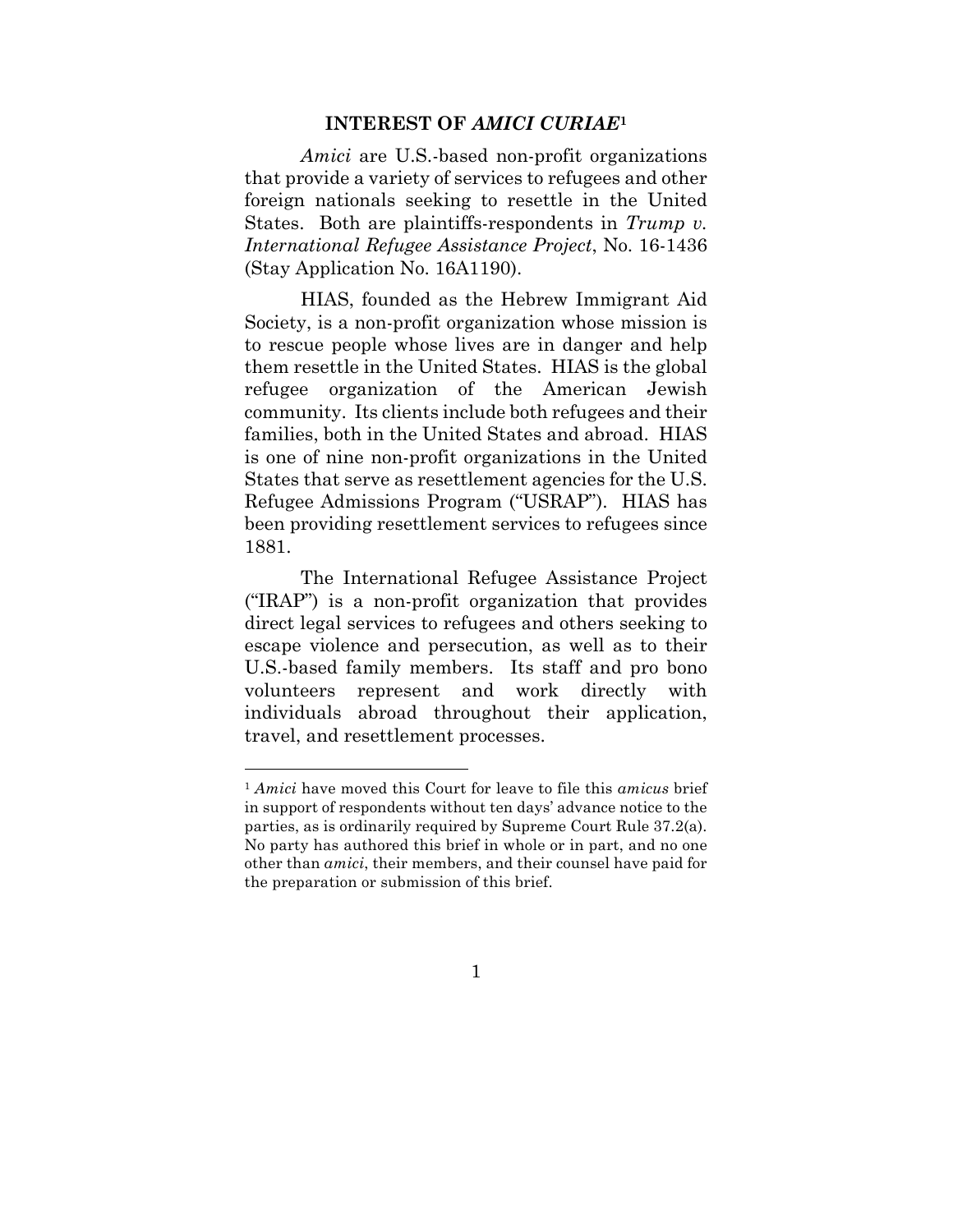#### **SUMMARY OF ARGUMENT**

In its June 26 decision denying in part and granting in part the government's request for a stay of the district court's injunction, this Court carefully distinguished between those non-citizens who have a "bona fide relationship" with a U.S. person or entity, and those who do not. It did so based on a balancing of the equities, finding that where such a relationship exists, the harm to U.S. persons and entities warrants the injunction's protection. With respect to entities, the Court stated that to be "bona fide," the relationship need only be "formal, documented, and formed in the ordinary course" of business. *IRAP*, slip op. at 12. As an example, it cited an invitation to give a lecture.

In implementing the Court's stay order, however, the government decided that the relationship formed between a U.S.-based resettlement agency and a refugee for whom it has provided a formal assurance of resettlement assistance is not "bona fide." As the district court correctly held, that decision was contrary to the text and reasoning of this Court's order. Mot. Add. 17 ("An assurance from a United States refugee resettlement agency, in fact, meets each of the Supreme Court's touchstones: it is formal, it is a documented contract, it is binding, it triggers responsibilities and obligations, including compensation, it is issued specific to an individual refugee only when that refugee has been approved for entry by the Department of Homeland Security, and it is issued in the ordinary course, and historically has been for decades.").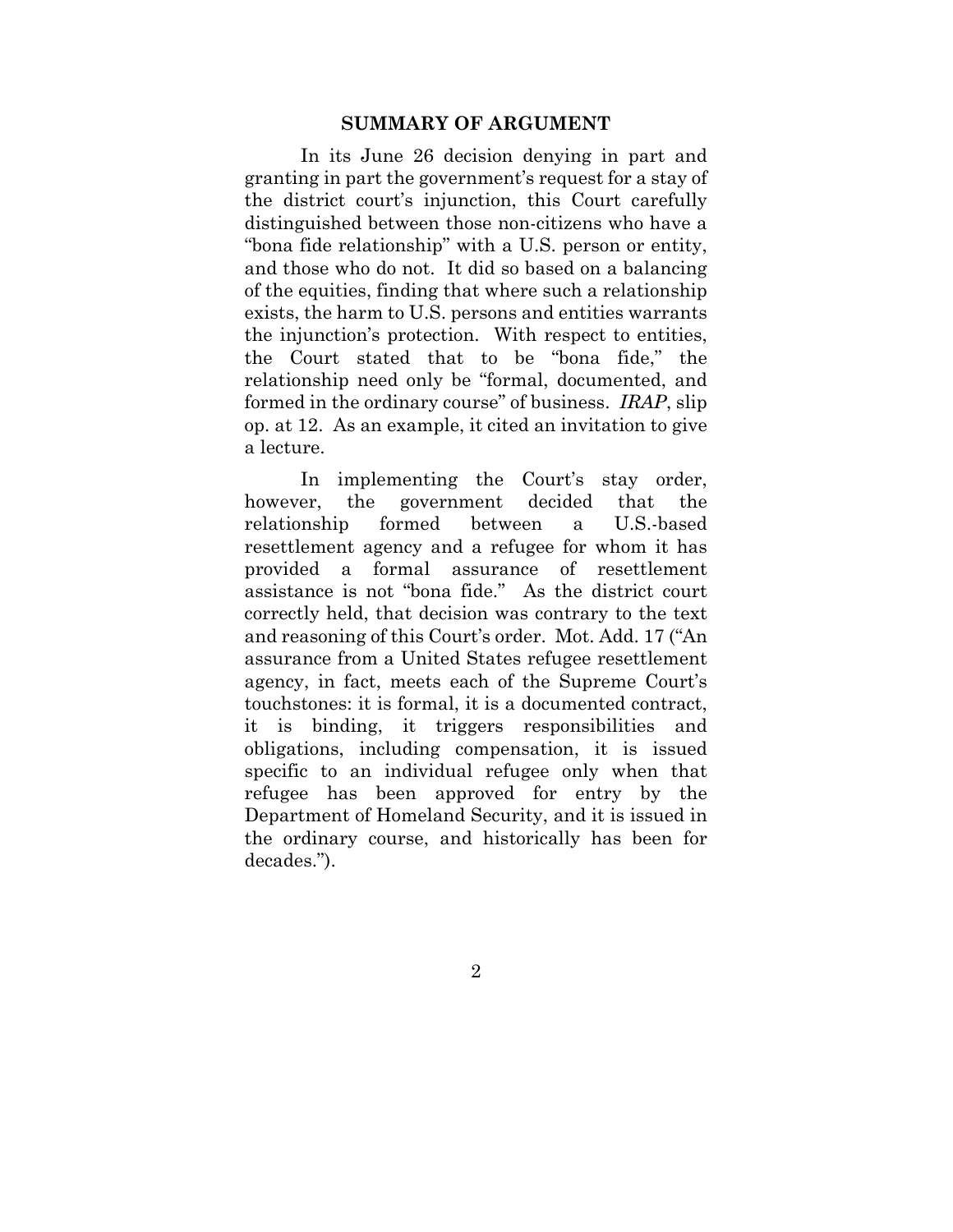The government's current motion improperly attempts to bypass the court of appeals and have this Court review the district court's decision in the first instance. It should be rejected as premature. In the event that the Court decides to address the merits, however, this *amicus* brief explains why the government's application of the Executive Order to refugees with formal assurances from U.S. resettlement agencies is wrong.

Refugees who have been approved and fully vetted by the U.S. government, and then assured for resettlement by a U.S. non-profit entity, account for about fifteen percent of the refugees in the USRAP pipeline. The relationship between a resettlement agency and a refugee to whom it formally assures resettlement assistance is extensive, intimate, and formally documented. Formal assurances trigger extensive client-specific efforts by resettlement agencies and their community partners. They are issued at the conclusion of a long and arduous refugee admission process involving multiple layers of security checks and a medical screening.

Banning refugees who have these relationships with U.S. resettlement agencies will cause concrete harm to those and other U.S. entities. The resettlement agencies are not government proxies as the government suggests, Br. 21-22, but independent entities with long-standing missions to serve refugees that pre-date (often by decades) the government's involvement in refugee resettlement. Providing these services to individual refugees is the organizations' reason for being. Suspending the entry of refugees whose resettlement has been assured by entities like HIAS would inflict serious harm on the entities'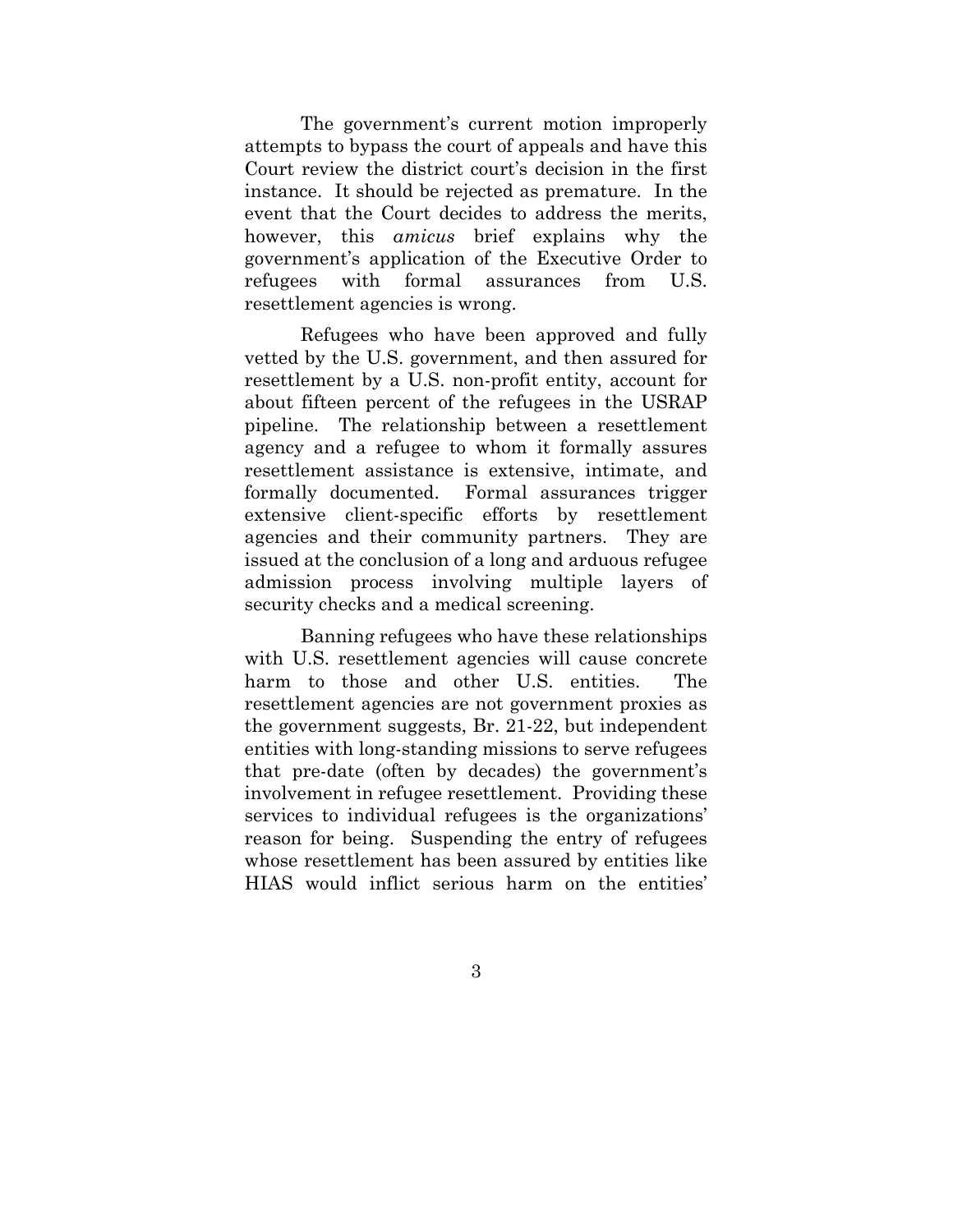operations and missions, harm that will compound over time as refugees' various security checks and clearances begin to expire.

At the same time, recognizing assurances as giving rise to a "bona fide relationship" does not negate the Court's distinction between noncitizens with and without bona fide relationships. Unless they have some other connection to the United States, the government may continue to apply Section 6 during its effective period to the more than 175,000 refugees who are at an earlier stage in the process and have not received formal assurances from a U.S. entity. Thus, the Executive Order will have real consequences for many noncitizens abroad, but the injunction continues to provide vital protection for those with a relationship to a U.S. entity that is "formal, documented, and formed in the ordinary course." *Id.* at 12. That is precisely the "equitable judgment" reflected in this Court's opinion. *Id.* at 10.

### **BACKGROUND**

The process that a refugee must endure to apply for and receive resettlement in the United States is long and arduous, typically lasting between eighteen and twenty-four months. D. Ct. Doc. 297-3 (Declaration of Mark Hetfield ¶¶ 6-21); D. Ct. Doc. 336-3 (Supplemental Declaration of Mark Hetfield ¶¶ 11-16); D. Ct. Doc. 301-1 (Declaration of Lawrence E. Bartlett ¶¶ 7-16). Formal assurance, which the district court held constitutes a bona fide relationship, is one of the very last steps, occurring after refugees have been vetted and just before they travel to the United States.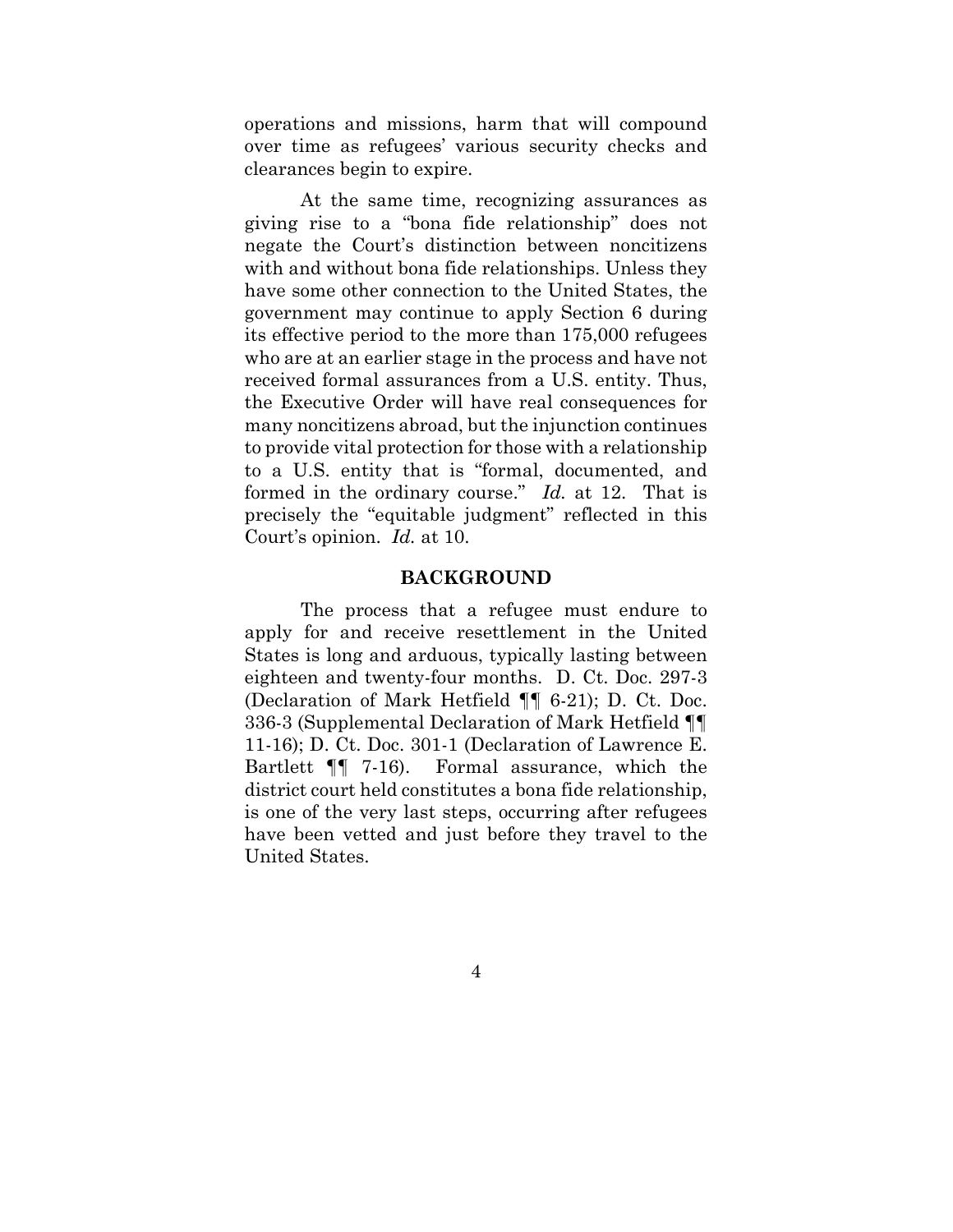The extensive pre-assurance screening process generally starts with the refugee registering with the United Nations High Commissioner for Refugees ("UNHCR") in the country to which he or she has fled. D. Ct. Doc. 301-1 (Bartlett Decl. ¶ 8). If the UNHCR determines after an interview and review of documents that the applicant meets the United States' criteria for resettlement consideration and presents no disqualifying information, the UNHCR refers the case to a U.S. embassy. The embassy then transfers the case to one of nine Resettlement Support Centers across the world for further processing. *Id.* ¶ 9. These Centers process refugee applications, prepare case files, and initiate security checks. *Id.* ¶ 10. Once the case files are prepared, the applicant interviews with the U.S. Citizenship and Immigration Services to establish eligibility for refugee status and resettlement in the United States. *Id.* ¶ 12. If the refugee is eligible, the case proceeds through multiple layers of security and medical screening, most of which apply separately to every member of the family in the refugee application, including children. *Id.* ¶¶ 12-13; D. Ct. Doc. 336-3 (Hetfield Supp. Decl. ¶¶ 11- 16) (detailing the various steps including an Inter-Agency Check involving numerous U.S. intelligence agencies).

Only after clearing these hurdles does a refugee obtain a "sponsorship assurance" from one of nine private non-profit organizations in the United States known as "resettlement agencies." D. Ct. Doc. 301-1 (Bartlett Decl. ¶ 14); D. Ct. Doc. 297-3 (Hetfield Decl. ¶ 16). *Amicus* HIAS is one of these nine resettlement agencies. On a weekly basis, the resettlement agencies review the case files of specific refugees who are seeking sponsorship assurance to evaluate the fit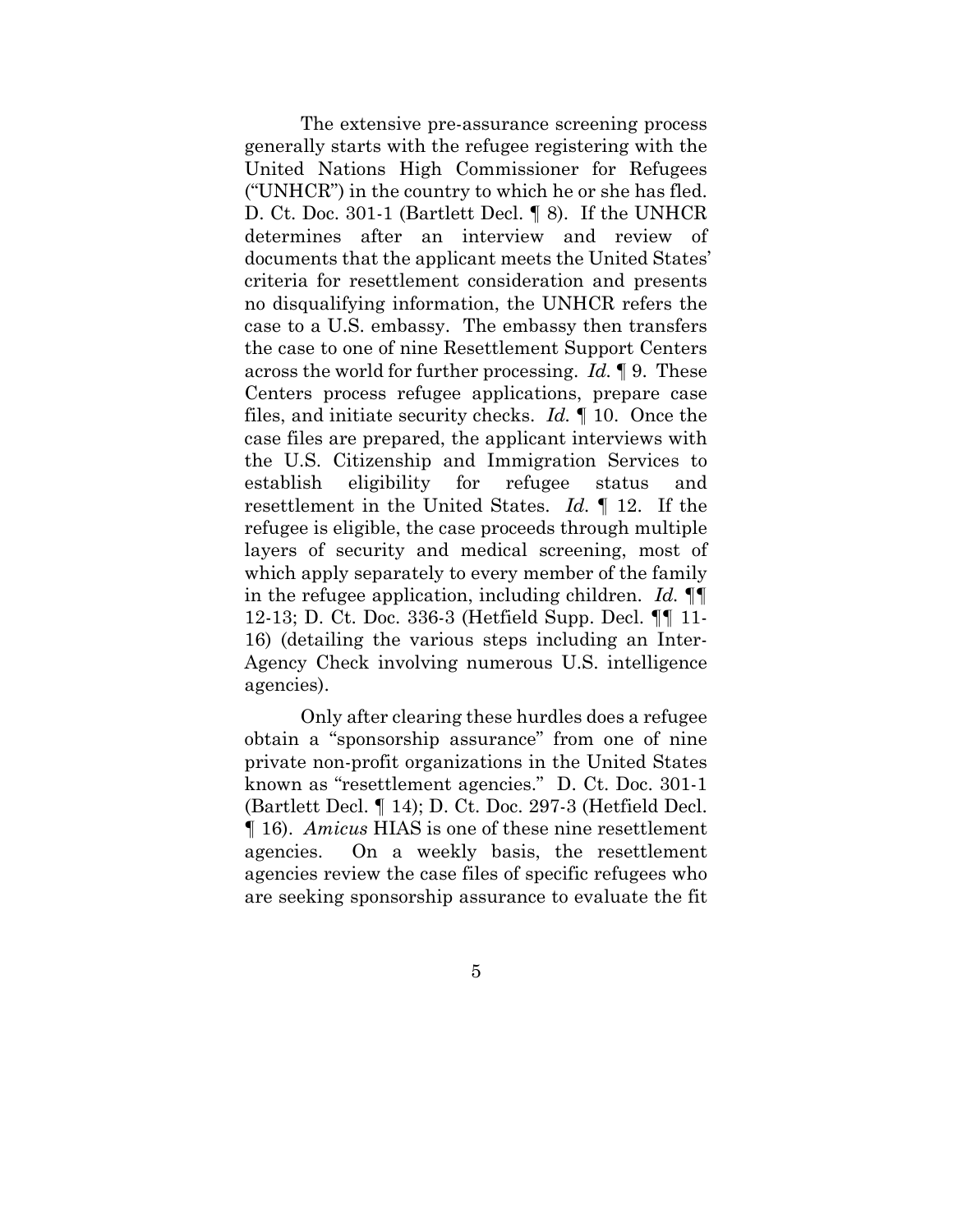between the needs of each refugee and the resources of the local communities where the agencies' affiliates are based. U.S. Dep't of State, *The Reception and Placement Program*2; D. Ct. Doc. 301-1 (Bartlett Decl. ¶ 18); D. Ct. Doc. 297-3 (Hetfield Decl. ¶ 16). If, after evaluating the refugee's needs and the capacity of its own network of affiliates, a resettlement agency decides that one of its affiliates can sponsor the refugee, it provides a written "assurance." *Ibid.*; D. Ct. Doc. 301-1 (Bartlett Decl. Ex. 3 (attaching sample form of an assurance)). An assurance is a formal, documented commitment by the resettlement agency and its affiliate (together, "resettlement entities") to arrange for the reception of the refugee and provide individualized, specialized assistance before and after his or her arrival in the United States. D. Ct. Doc. 297-3 (Hetfield Decl. ¶ 16-17).

Once a resettlement agency provides an assurance, information about the agency is communicated to the refugee, *see* U.S. Dep't of State, *The Reception and Placement Program*, *supra*, and the resettlement entities begin the process of preparing for the refugee's arrival. D. Ct. Doc. 297-3 (Hetfield Decl. ¶ 17). Once they receive an assurance, after selling possessions and terminating any leases and employment, refugees typically travel to the United States within two to six weeks. *Id.* at 18.

During that period, resettlement agencies complete an intensive process to welcome the refugee to the United States. In advance of the refugee's arrival, they undertake substantial preparations to

<u> 1989 - Johann Barn, mars ann an t-Amhain Aonaich ann an t-Aonaich ann an t-Aonaich ann an t-Aonaich ann an t-</u>

<sup>2</sup> *Available at* https://www.state.gov/j/prm/ra/reception placement/index.htm.

<sup>6</sup>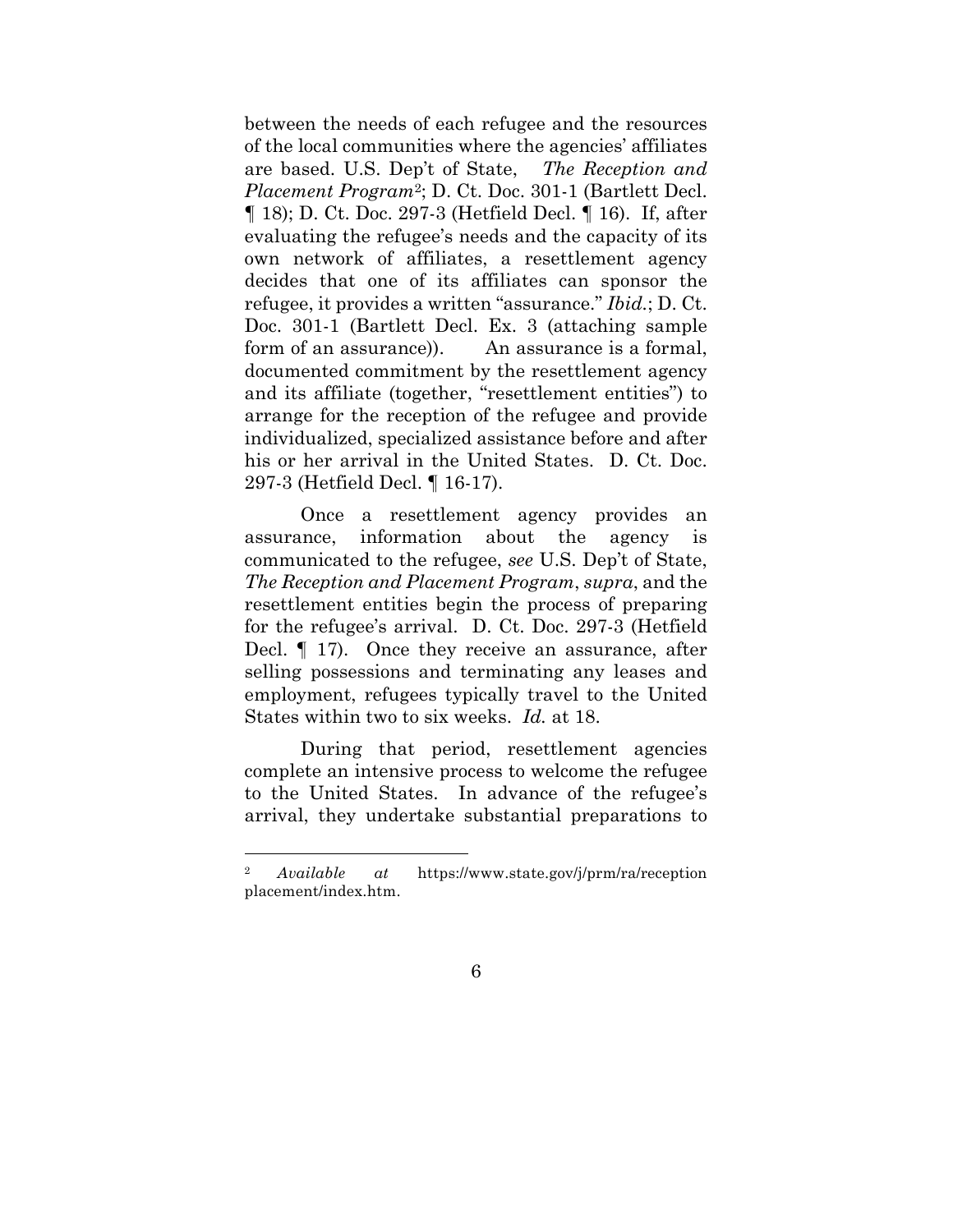assure that there will be adequate living arrangements and assistance for a smooth transition. Id. 1 20. The resettlement entities ensure that an arriving refugee is greeted at the airport, transported to already-furnished living quarters, provided with food and clothing, and connected to necessary medical care. *Id.* ¶¶ 19-21; D. Ct. Doc. 301-1 (Bartlett Decl. Ex. 2 (outlining entities' obligations for pre-arrival and post-arrival services)). Resettlement entities also provide case management services, which may include an initial safety orientation, facilitating school enrollment, and assisting with employment and public benefits. D. Ct. Doc. 297-3 (Hetfield Decl. ¶ 20). Preparation for a refugee's arrival thus involves a substantial investment of time and resources by a resettlement agency.

On June 26, 2017, this Court issued an opinion granting a limited stay in this case and in *Trump v. IRAP*, in which *amici* are among the respondents. The Court held that the Executive Order's bans could be imposed only as to individuals "who lack any bona fide relationship with a person or entity in the United States," and further explained that "[t]he facts of these cases illustrate the sort of relationship that qualifies." *IRAP*, slip op. at 9, 12. The Court thus left in place the lower courts' nationwide injunctions against the enforcement of the relevant provisions of the Executive Order "with respect to respondents and those similarly situated." *Id.* at 9. As to U.S. entities, the Court explained that to qualify, a relationship must be "formal, documented, and formed in the ordinary course, rather than for the purpose of evading" the Order. *Id*. at 12.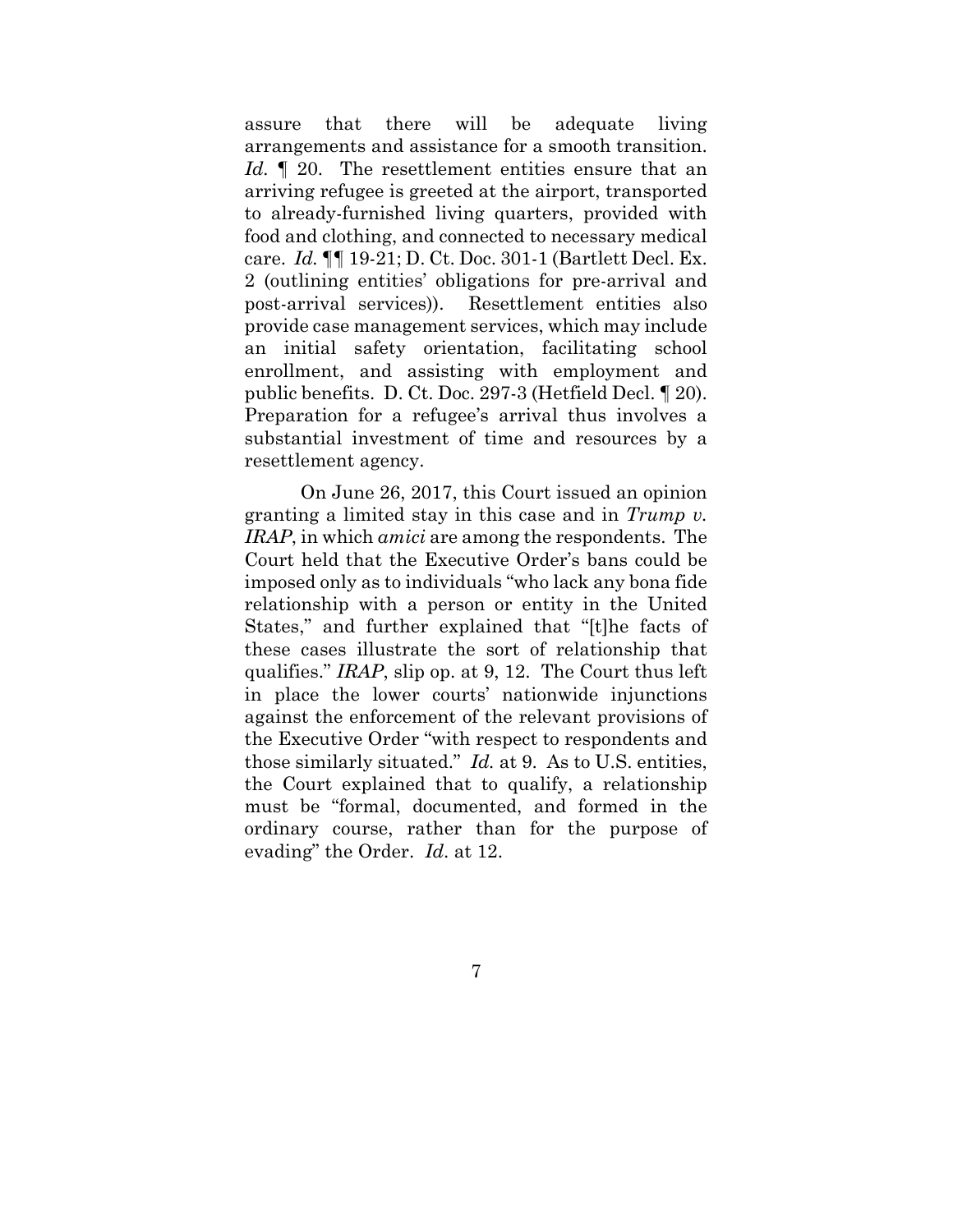*Amici*, like the *Hawai'i* plaintiffs, repeatedly sought to consult with the government in the days following this Court's opinion regarding the government's implementation of the partial stay. The government declined to do so, and instead simply provided *amici* with published guidance documents on the eve of its implementation of the partial ban. That guidance has since been repeatedly altered in belated recognition of multiple ways in which the government's implementation was inconsistent with this Court's order (all of which *amici* and the *Hawai'i* plaintiffs had pointed out to the government shortly after the Court issued its opinion). 3 Because the refugee provisions are enjoined only in the *Hawai'i* litigation, and because of *amici*'s specific interests and expertise regarding refugee issues, *amici* filed briefs in support of the *Hawai'i* plaintiffs in the district court below. *See* Mot. 9 n.2, 13 n.3.

#### **ARGUMENT**

### **I. THE DISTRICT COURT CORRECTLY CONCLUDED THAT RESETTLEMENT**

<u> 1989 - Johann Barn, mars ann an t-Amhain Aonaich ann an t-Aonaich ann an t-Aonaich ann an t-Aonaich ann an t-</u>

<sup>3</sup> For example, since it first issued guidance on June 29, the government has (1) reversed its initial position that fiancés are subject to the ban, (2) conceded that certain categories of refugees are categorically protected by the injunction, after initially omitting them from its list of protected categories, and (3) reversed its initial position that clients of legal services organizations categorically lack bona fide relationships with U.S. entities, but without publishing any superseding guidance on that issue.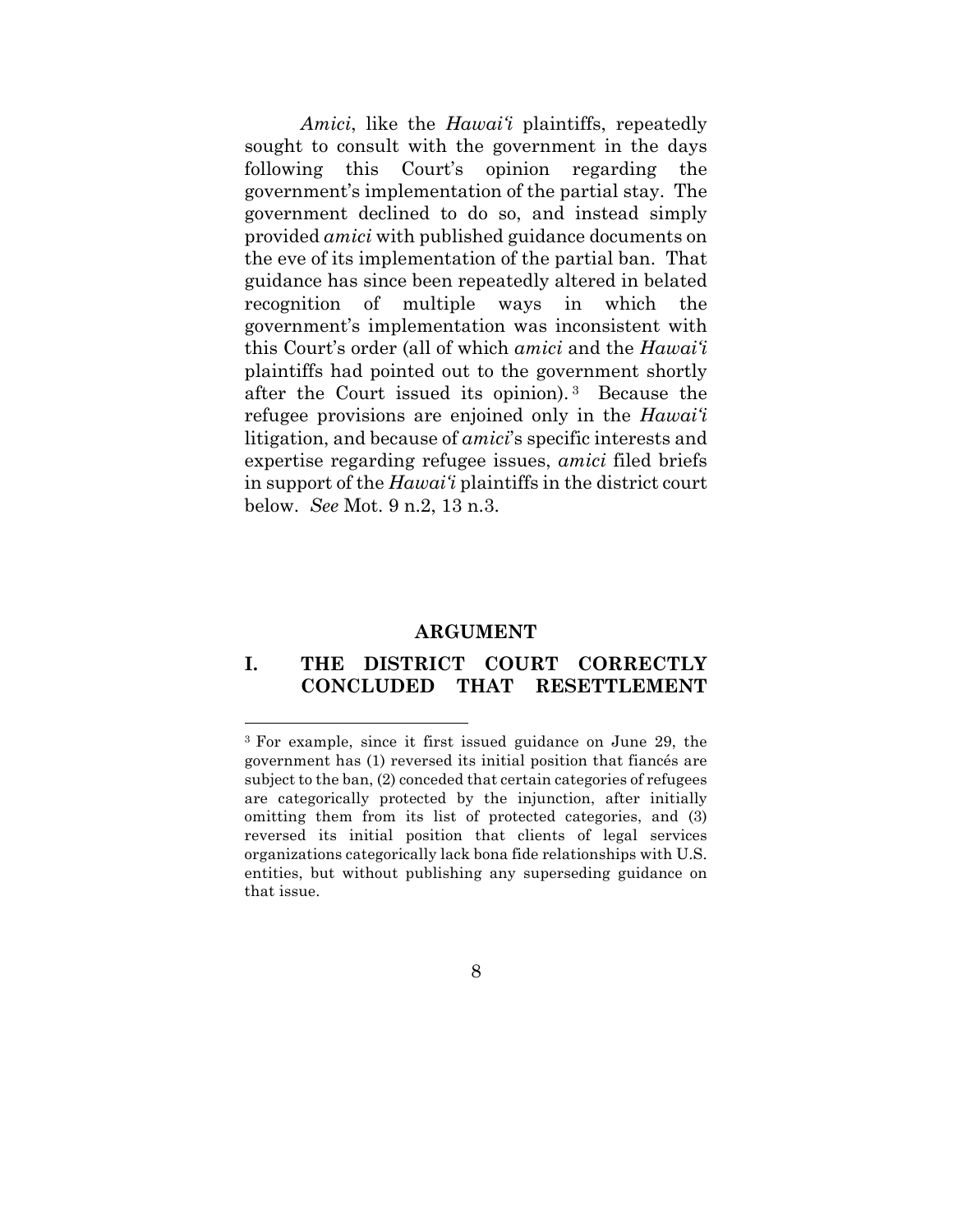## **AGENCIES HAVE BONA FIDE RELATIONSHIPS WITH REFUGEES FOR WHOM THEY HAVE PROVIDED A FORMAL ASSURANCE OF SPONSORSHIP.**

1. The district court correctly found that, under this Court's order, the government cannot apply the Executive Order to bar entry of refugees who have received a formal assurance of sponsorship from a U.S. resettlement agency, because those refugees have a "bona fide relationship with a[n] . . . entity in the United States." *IRAP*, slip op. at 13. The government does not dispute that the relationship between a refugee and an assuring resettlement agency is "formal, documented, and formed in the ordinary course, rather than for the purpose of evading [the Executive Order]." *Id.* at 12; *see* D. Ct. Doc. 297-3 (Hetfield Decl. ¶ 17) (describing the formation and documentation of the refugee-resettlement agency relationship). That is all that is required under this Court's opinion to warrant the protection of the injunction.

Moreover, the Court explained that the injunctions applied to both "respondents" and "parties similarly situated to them—that is, people or entities in the United States who have relationships with foreign nationals abroad." *IRAP*, slip op. at 10; *see id.*  at 12 ("[T]he facts of *these cases* illustrate the sort of relationship that qualifies.") (emphasis added). *Amicus* HIAS is a respondent in *IRAP* and has relationships with refugees abroad for whom it has provided assurances. *See* Mot. 9 n.2, 20 n.6; *see also, e.g.*, Doc. No. 93, First Amended Complaint, *IRAP v.*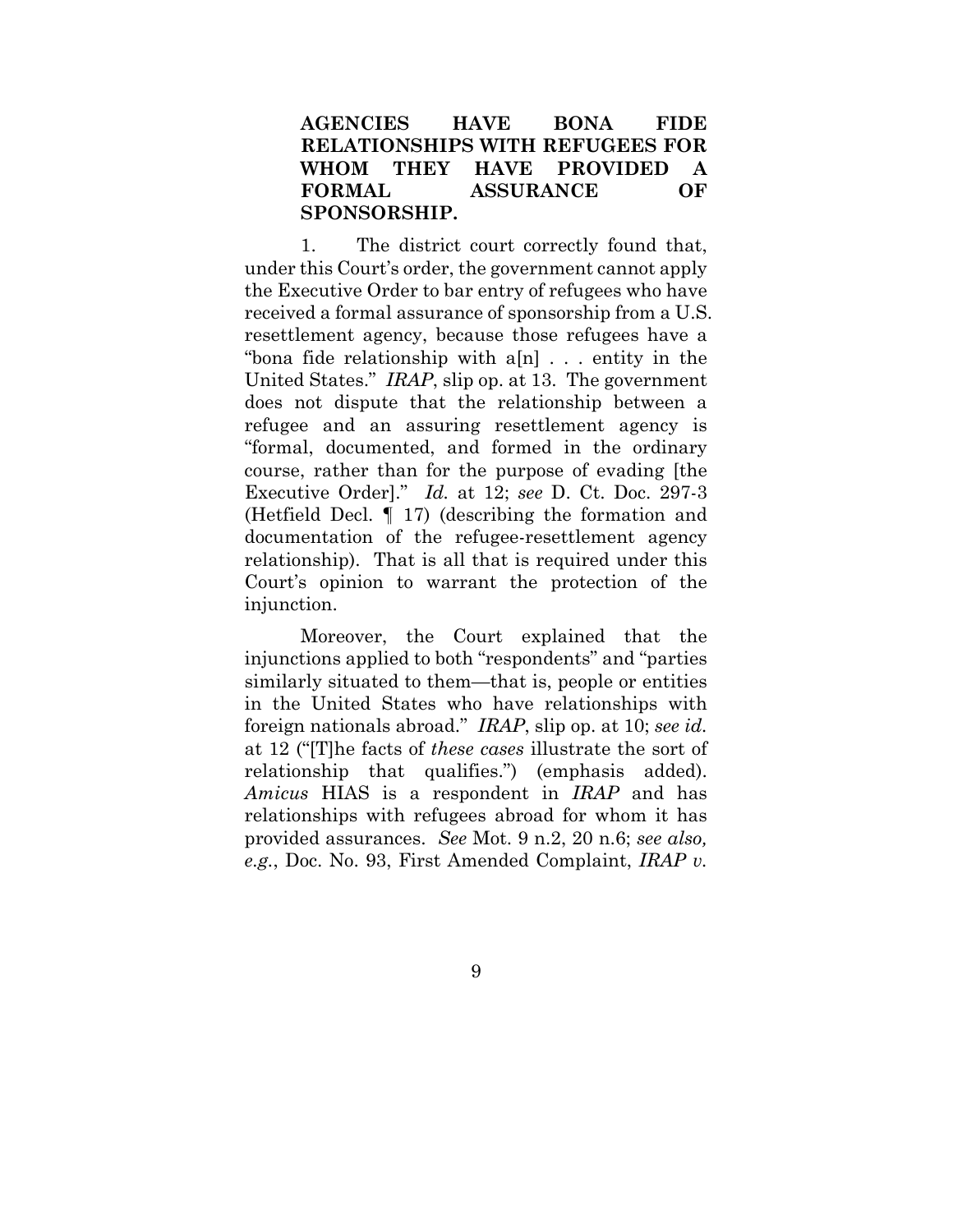*Trump*, No. 17-cv-361 (D. Md. filed Mar. 10, 2017), ¶¶ 161-166 (discussing HIAS's assured clients).

2. The touchstone of this Court's equitable analysis was whether a U.S. individual or entity could "legitimately claim concrete hardship" if a noncitizen were to be excluded. It found such hardship to exist whenever a noncitizen has a credible claim of a "bona fide relationship" with a U.S. person or entity. *IRAP*, slip op. at 13. The government is simply wrong when it asserts, without citing anything in support, that "the exclusion of an assured refugee [cannot] plausibly be thought to 'burden' a resettlement agency . . . ." Mot. 22. In fact, the record demonstrates that resettlement agencies like HIAS experience concrete harm whenever the government excludes refugees for whom the agency has provided formal assurances and invested resources preparing for resettlement.

First, resettlement entities face potentially devastating economic harm. For each refugee they do not resettle, they lose the \$950 that they are allocated to provide services for that particular person. D. Ct. Doc. 297-3 (Hetfield Decl. ¶ 22); *cf*. *Exodus Refugee Immigration, Inc. v. Pence*, 165 F. Supp. 3d 718, 730 (S.D. Ind. 2016) (holding that loss of funding to a resettlement non-profit is an injury for Article III purposes), *aff'd,* 838 F.3d 902 (7th Cir. 2016) (Posner, J.). In addition, if the refugee does not arrive in the United States, or is delayed in arriving, the entities lose the money and resources they have already expended in pre-arrival preparation, such as renting housing and arranging for basic necessities such as food, utilities, and medical care. D. Ct. Doc. 297-3 (Hetfield Decl. ¶ 17-22); *cf. Vill. of Arlington Heights v. Metro. Housing Dev. Corp.*, 429 U.S. 252, 262 (1977)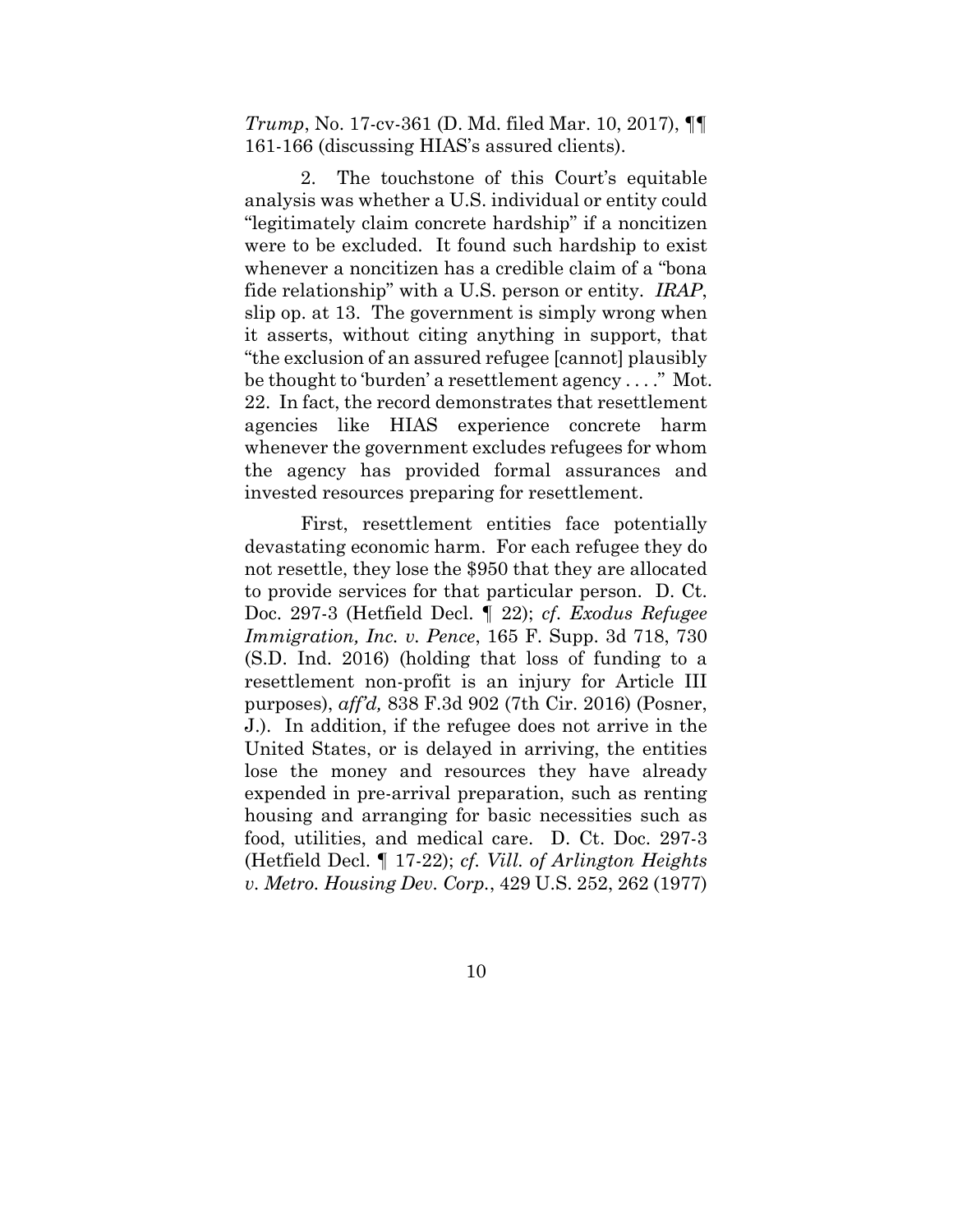(recognizing economic injury based on resources already invested in a project). To give one specific example, HIAS had partnered with a synagogue and a church who raised funds to rent and furnish an apartment for a Syrian refugee family that it had assured—only to find out that the family may not arrive because of the government's interpretation of this Court's Order. D. Ct. Doc. 336-3 (Hetfield Supp. Decl. ¶ 9).

Resettlement entities face equally significant non-economic hardships when formally assured refugees are denied entry. Helping refugees find safety is their very reason for existing. That mission is often rooted in the core religious beliefs of an entity, its employees, and its affiliates. *See* D. Ct. Doc. 297-3 (Hetfield Decl. ¶ 4) (explaining that HIAS's resettlement work is "an expression of[] the organization's sincere Jewish beliefs," and that failing to carry out that work "violates HIAS's deeply held religious convictions"). Moreover, the commitments that resettlement entities and their partners make to the refugees they assure are individualized and meaningful. In order to effectively resettle an assured refugee, entities must develop an understanding of the particular person or family they are assuring and mobilize a community—which could include entity staff, congregations, volunteers, local or ethnic leaders, school officials, landlords, and others—to receive them. Resettlement entities are thus invested in their assured refugees in both economic and non-economic ways.

These relationships are as "bona fide" and as close as the examples this Court cited as meriting protection—such as those between a university and an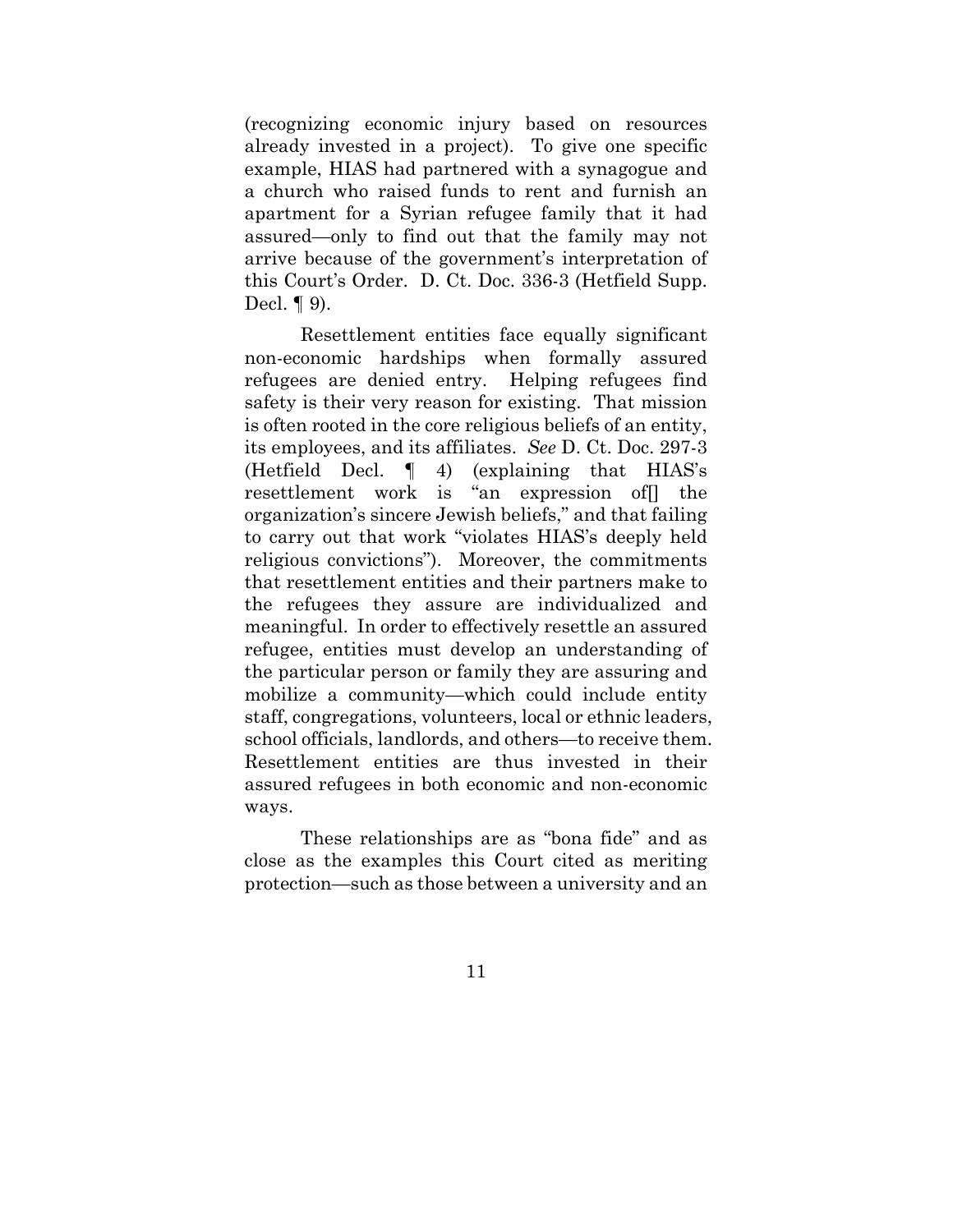admitted student, between a company and a hired employee, or between the organizer of an event and a lecturer. *IRAP*, slip op. at 12; *see also Exodus Refugee Immigration, Inc.*, 165 F. Supp. 3d at 732 (recognizing close relationship between resettlement non-profit and refugees that it had agreed to resettle). In all of these relationships, the U.S. entity chooses to form a relationship with a particular person, makes commitments, and invests resources preparing for the person's arrival. In fact, formal assurances are a deeper and longer-lasting relationship than a onetime invitation to lecture or admission to a short-term academic program.

3. The government does not dispute that the relationship between a resettlement agency and a refugee it sponsors is "formal, documented, and formed in the ordinary course, rather than for the purpose of evading [the Executive Order]." *IRAP*, slip op. at 12. Nor does it dispute that, if the government bans assured refugees, their resettlement entities will lose economic resources, waste the significant investments they have made preparing to help refugees adjust to life in the United States, and suffer non-economic harms to their mission and community relationships.

Instead, the government contends that its own part in the refugee resettlement process means that resettlement entities have *no* relationship with the refugees they select and commit to shepherd through the resettlement process. Mot. 2 (arguing that "[p]rior to the refugee's arrival, . . . the relationship is solely between the government and the agency"). That contention fundamentally misunderstands the entities' role in the resettlement process.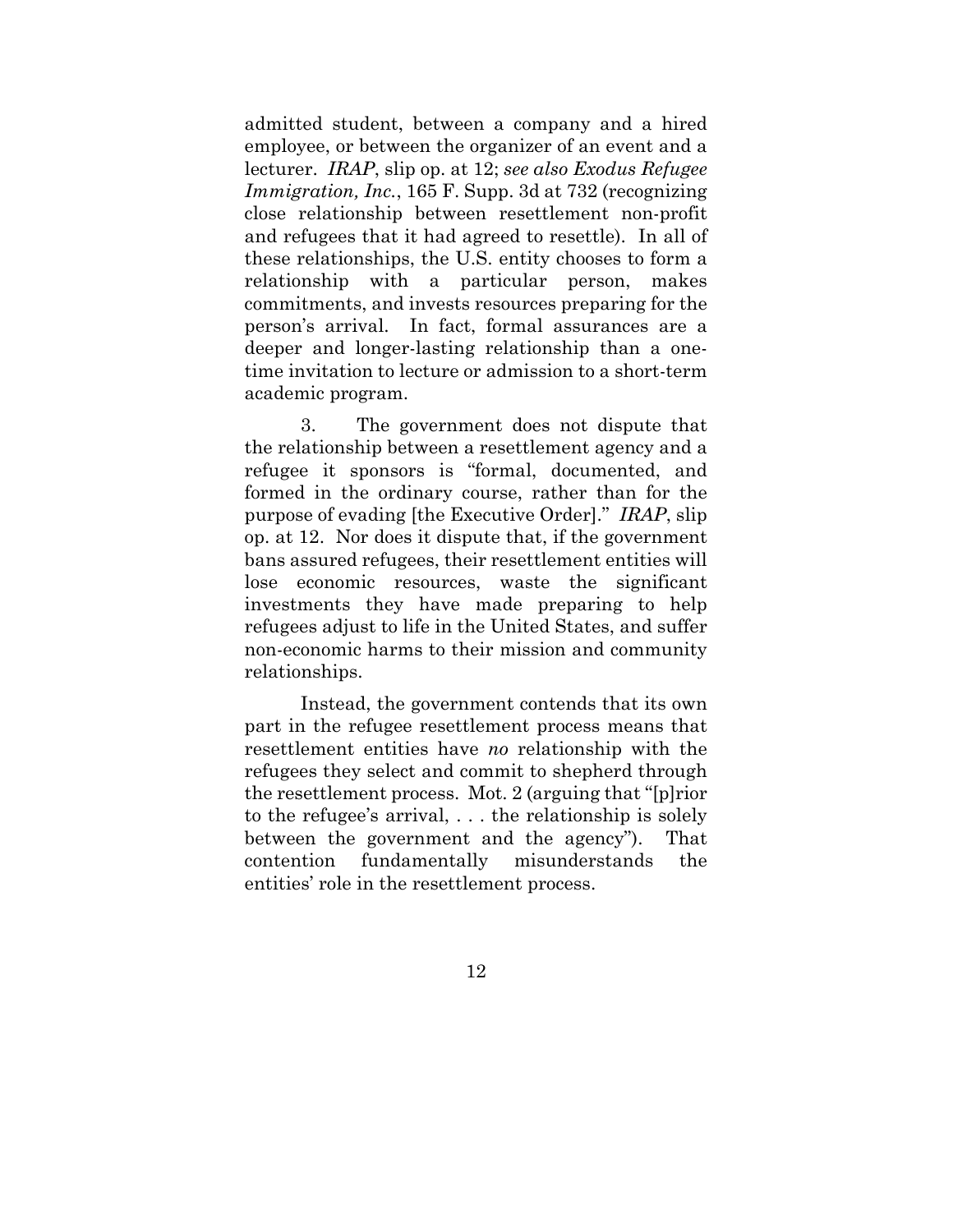First, the government argues that the entityrefugee relationship is not "bona fide" because the assurance itself is technically an agreement between the entities and the federal government. Mot. 21-22. But the fact that the federal government has required resettlement agencies to provide assurances before allowing refugees to travel does not diminish the commitment that the entities make to the refugees themselves, the steps that the entities take in anticipation of refugees' arrival once the assurance is issued, or the hardship the entities experience if the refugees they have assured do not arrive. It does not matter *who* receives the formal documentation of the relationship—only that the relationship is "formal," "documented," and "formed in the normal course of business." *IRAP*, slip. op. at 12. The assurances provided by the resettlement agencies represent a connection to individual refugees that satisfies each of those requirements.

Second, the government finds it "[s]ignificant[]" that resettlement agencies often do not have any "direct contact" with the refugees prior to their arrival. Mot. 22. This is a red herring. Resettlement entities may not always interact directly with refugees prior to their arrival, but they do expend significant resources and marshal a host of individualized services for each refugee prior to arrival, based on personal information they receive about each refugee they agree to resettle. *See* Dep't of State, *The Reception and Placement Program*, *supra*. Refugees similarly receive information about the non-profit that has agreed to sponsor them. *See id.* This level of interaction is not meaningfully different from that involved in other protected bona fide relationships for example, a college's decision to admit a perspective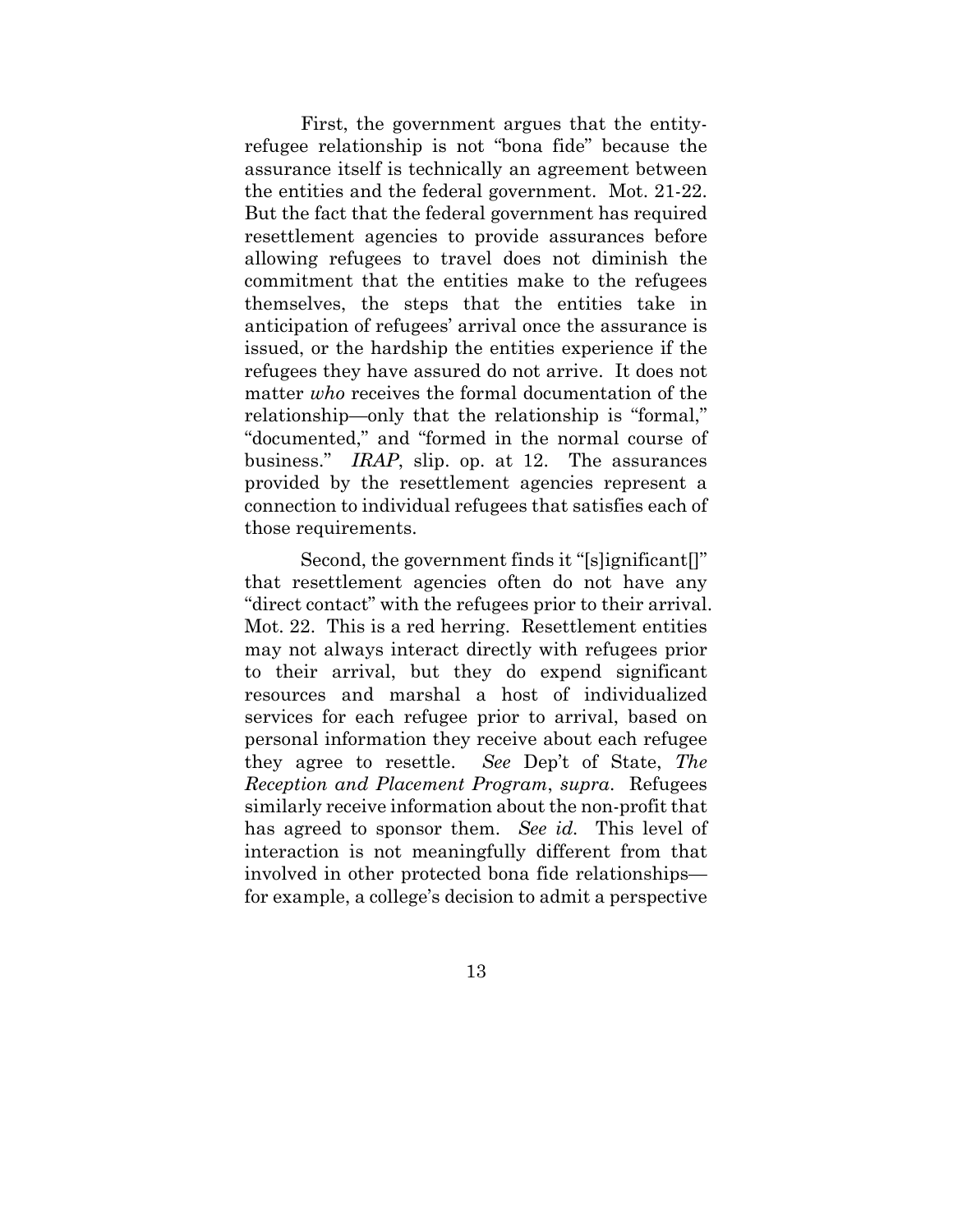student based solely on written application materials. 4 Indeed, nearly all of the entity relationships recognized by this Court's opinion share a similar structure to the assurance relationship. Just as the resettlement entity provides an assurance partly in anticipation of future resettlement activities, an employer makes a job offer in anticipation of the future work relationship, often based solely on the assurances of a third-party recruiter; a university admits a student in anticipation of the future study relationship; and *whoever* invites a lecturer does so in anticipation of the future relationship the lecturer will have with his or her as-yet unformed audience. The government's rule thus breaks faith with this Court's explanation of which entity relationships qualify.

Finally, the government insists that in addition to the criteria established by this Court, individuals must also demonstrate a "freestanding connection to resettlement agencies that is separate and apart from the Refugee Program." Mot. 22. That additional criterion is not only untethered to anything this Court said, it also ignores what USRAP is. Resettlement entities like HIAS formed relationships with individual refugees long before the Refugee Act of 1980. D. Ct. Doc. 297-3 (Hetfield Decl. ¶ 2) (stating

<u> 1989 - Johann Barn, mars ann an t-Amhain Aonaich ann an t-Aonaich ann an t-Aonaich ann an t-Aonaich ann an t-</u>

<sup>4</sup> Nor is it relevant that the communication is typically handled through a third party prior to the refugee's arrival. For example, speaking invitations for lecturers are often handled through third-party speaker bureaus*, see, e.g.*, American Program Bureau: Speaking to the World, https://www.apbspeakers.com, and individuals applying to college may do so through a thirdparty application processor, *see* The Common Application, Inc., *Fact Sheet* (2016) (describing third-party entity through which students can apply to college), http://www.commonapp.org/about-us/fact-sheets.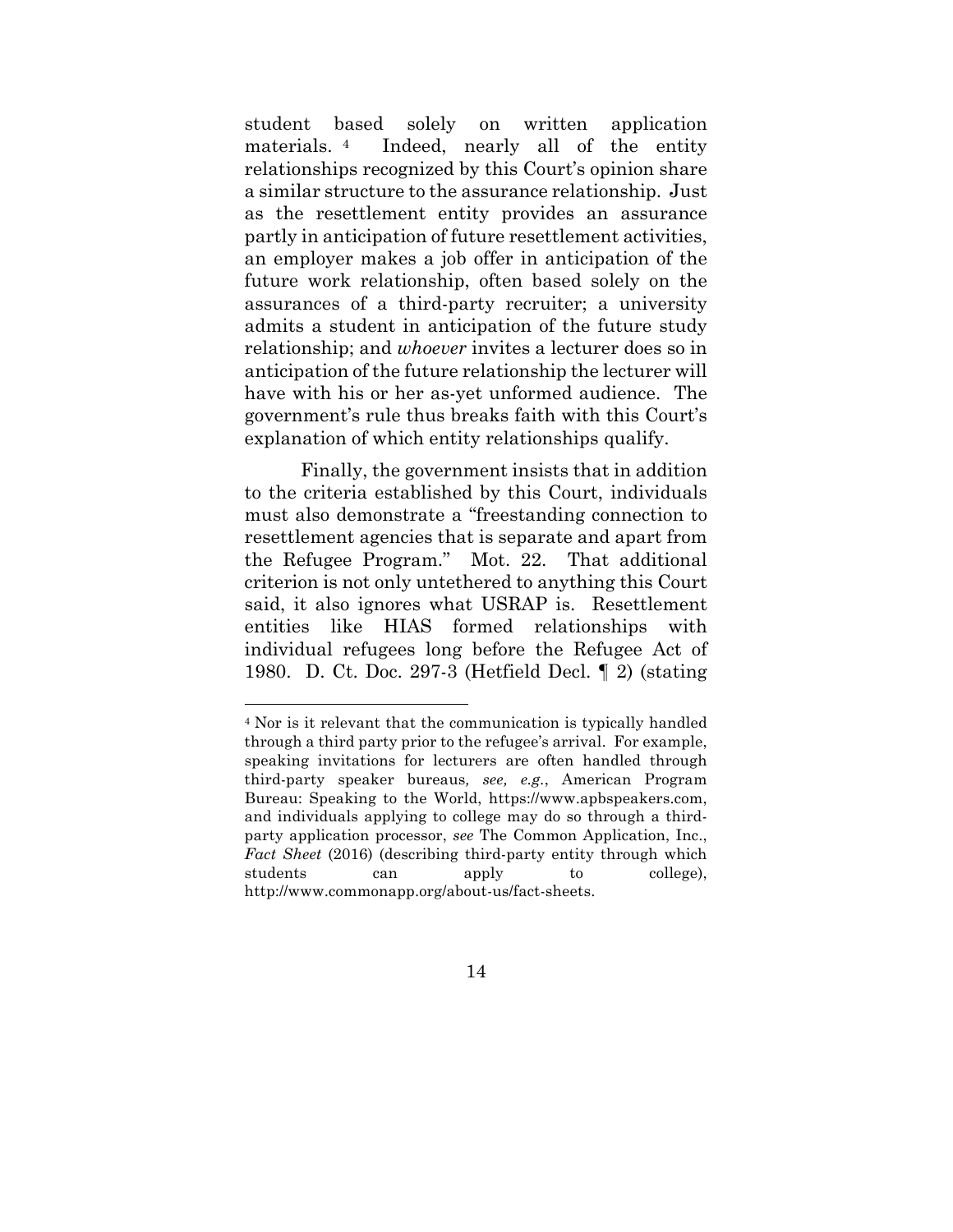that HIAS has been providing refugee resettlement services since 1881). The government cannot be the sole source of relationships that were being formed for a hundred years before the Refugee Act. Through USRAP, Congress sought to recognize and support those relationships, *see, e.g.*, H.R. Rep. No. 608, 96th Cong., 1st Sess. 6 (1979) ("Refugee resettlement in this country has traditionally been carried out by private voluntary resettlement agencies. . . . The Congress recognizes that these agencies are vital to successful refugee resettlement."), not diminish them as the government tries to do here.

## **II. THE DISTRICT COURT'S ORDER AVOIDS SEVERE, UNNECESSARY, AND IRREPARABLE HARM TO FULLY VETTED REFUGEES.**

The district court's order is not only correct, but avoids potentially catastrophic results for the refugees themselves. That is because refugees at this stage of the process have a set window to complete their travel—if they miss this window, the security and medical checks that they passed will begin to expire. D. Ct. Doc. 336-3 (Hetfield Supp. Decl. ¶¶ 12-16). Once a check expires, it must be re-initiated. *Id.* ¶ 17. But because each security check can take months or even years to complete, the expiration of even one can have a cascading effect, as other clearances expire while the first is being re-processed. *Id.* ¶ 19. As a result, even relatively short-term delays in the resettlement process reverberate for far longer.

The potentially devastating consequences of even a short travel delay further underlines that the equitable balance strongly favors exempting fully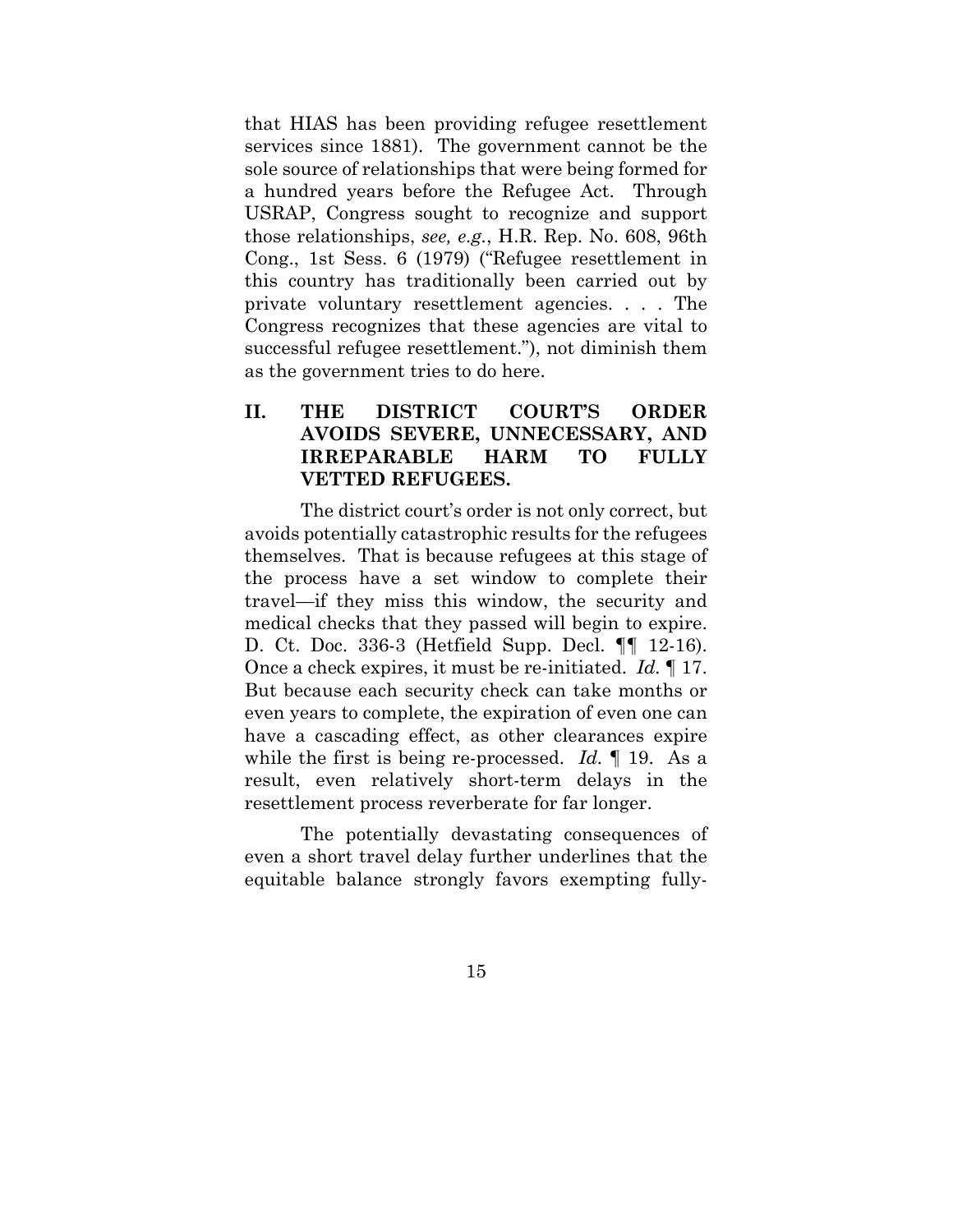vetted, formally assured refugees from the ban. A decision not to protect relationships formed by assurances of sponsorship by U.S. resettlement entities would jeopardize the lives of the approximately 24,000 refugees who have already completed a stringent vetting process. D. Ct. Doc. 301- 1 (Bartlett Decl. ¶ 17). And introducing any further delay into the process will likely result in at least one clearance expiring during the additional time. D. Ct. Doc. 336-3 (Hetfield Suppl. Decl. ¶ 18). A stay or reversal of the district court's order could therefore result in not only a temporary delay for many of these refugees, but a lifetime ban.

## **III. THE DISTRICT COURT'S ORDER STILL ALLOWS THE GOVERNMENT TO APPLY THE BAN TO REFUGEES WITHOUT BONA FIDE RELATIONSHIPS TO INDIVIDUALS OR ENTITIES IN THE UNITED STATES.**

The government's concern that the district court's order "effectively eviscerates this Court's ruling," Mot. 14, is misplaced. This Court's ruling allowed the Executive Order to be implemented as to refugees whose exclusion would not harm any U.S. entities or persons, and the district court's ruling does the same. There are over 200,000 individuals currently in USRAP, and fewer than 24,000 have received assurances. The district court's recognition that a formal assurance represents a bona fide relationship thus has no effect on over 85 percent of refugees currently in USRAP.

The government nevertheless complains that the number of people who already have assurances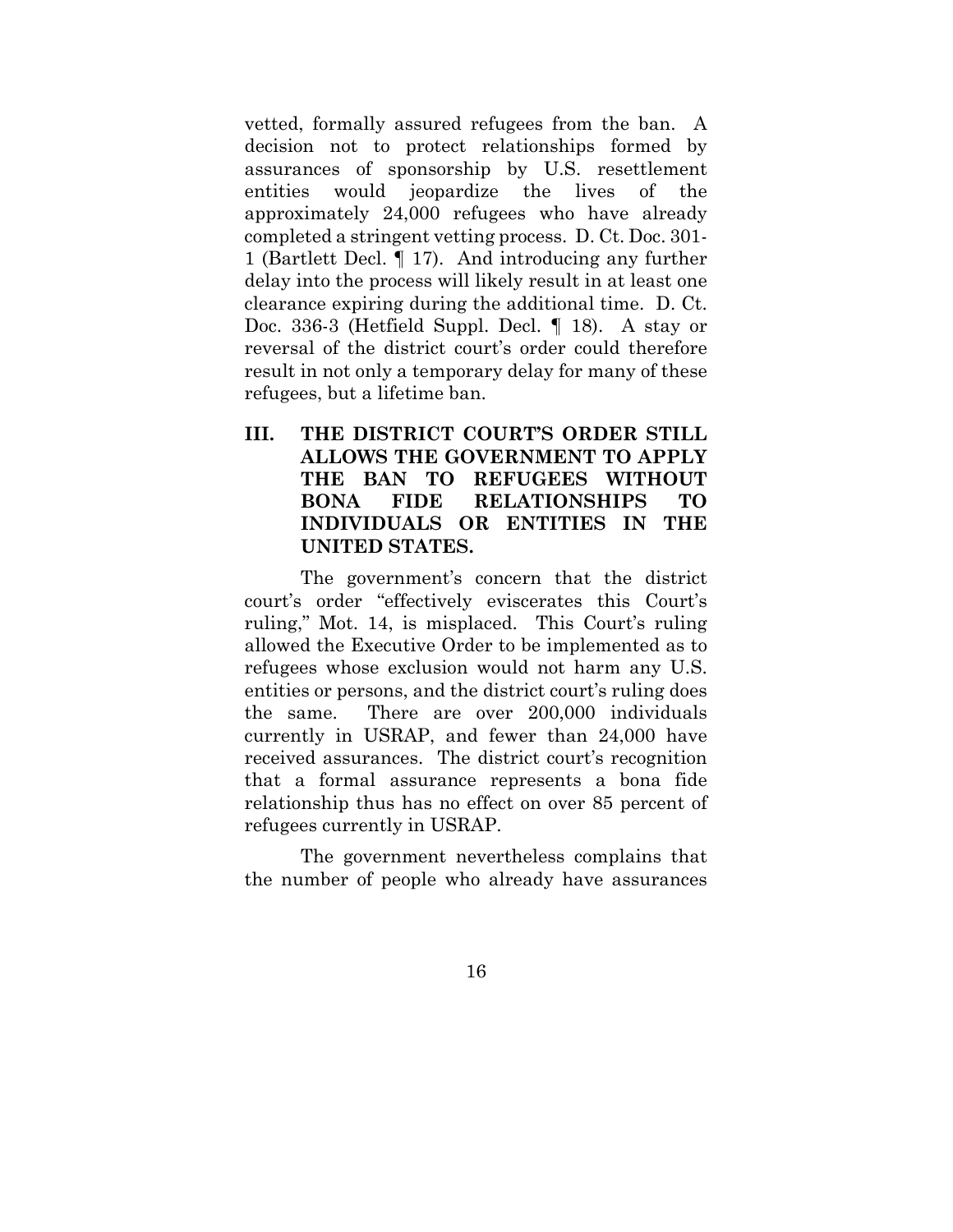may exceed the number of people that it can schedule for travel before the end of the fiscal year on September 30, and that therefore the district court injunction does not as a practical matter allow it to apply the Executive Order to bar any refugees from entering the country. Mot. 24-25. This argument is triply flawed.

First, the equitable balance this Court struck did not turn on the number of people that did or did not have bona fide relationships with U.S. entities or individuals. Where a refugee's connection to an entity is formal, documented, and formed in the ordinary course, the government's desire to apply the ban is "outweigh[ed]" by the harm that the U.S. entity would suffer if its client is excluded. *IRAP*, slip op. at 10.

Second, the government's argument is framed as though Section 6 of the Order acts only upon the *entry* of refugees. But that is simply not so. The Order suspends for 120 days not just travel, but also "decisions on applications for refugee status," and the district court's ruling regarding assurances does *nothing* to disturb the application of Section 6 to such decisions prior to the (very late) assurance stage. The government's assertion that the district court's order renders the stay a "dead letter," Mot. 20, or ensures that it "covers virtually no refugee," Mot. 25, is plainly incorrect.

Third, through its control over the adjudication process and travel bookings, the government has *already* reduced the number of refugees who have been able to enter the United States by tens of thousands. On January 20, 2017, the United States was on pace to hit the existing admissions cap of 110,000 refugees for this fiscal year—meaning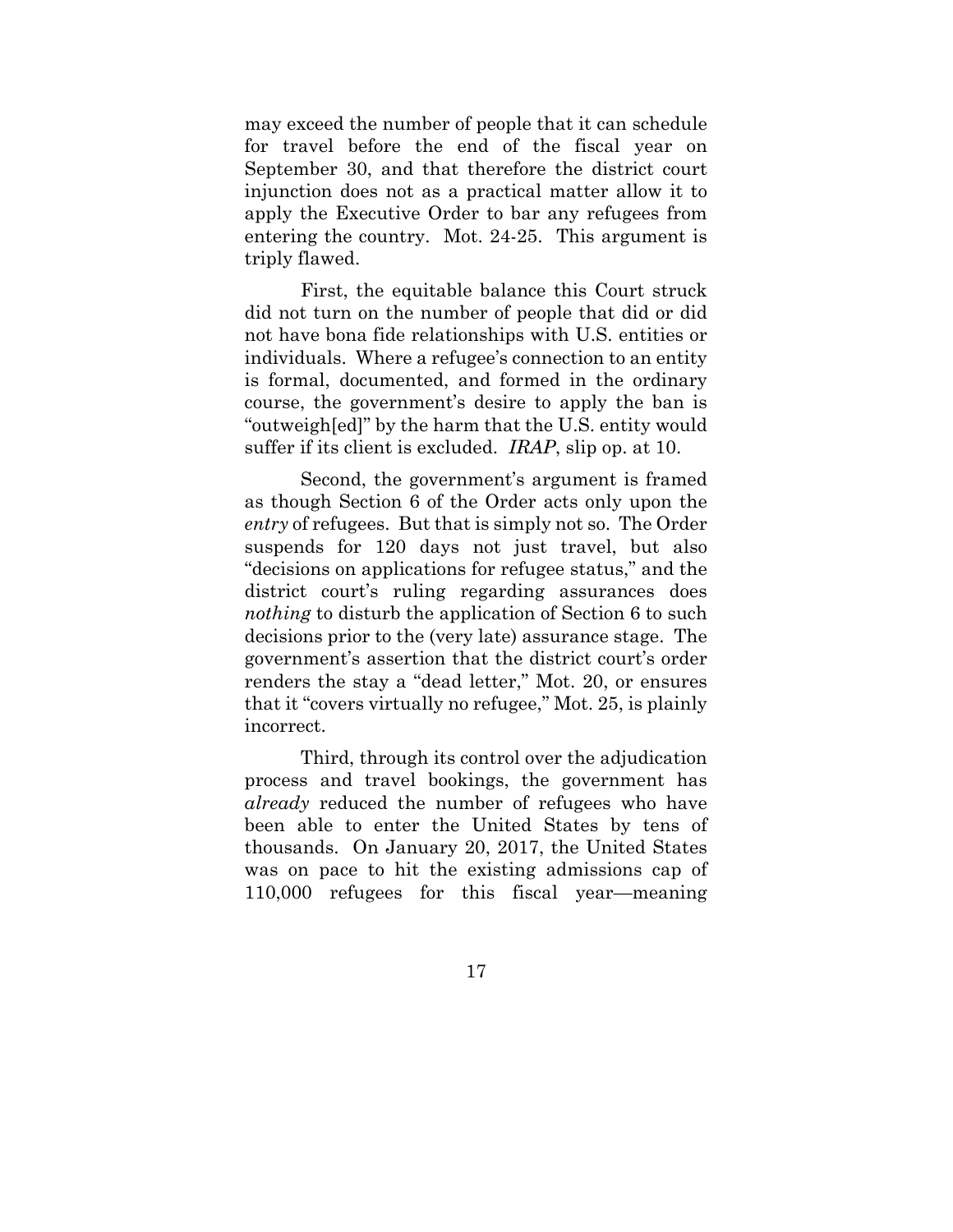approximately 9,000 refugees would be admitted every month. <sup>5</sup> Since then, however, the pace of booking refugees for travel has slowed considerably, to under 2,000 admissions per month. Karoun Demirjian et al., *"Refugee Processing Has Ground to a Halt": A Group of Senators Wants to Know Why*, Wash. Post, May 4, 2017.<sup>6</sup> As a result, even if all currently assured refugees are admitted this fiscal year, the government will still have admitted *forty thousand fewer refugees* than could have been admitted absent the bans. *Ibid.* ("[R]esettlement officials say that at the current pace, there is no way the country could take in more than about 65,000 refugees.").

Thus, if it addresses the merits, this Court should affirm the district court. Doing so would simply allow refugees who have already obtained assurances of sponsorship from U.S. resettlement entities and passed the rigorous vetting process to be welcomed into the country during this fiscal year, thus sparing the resettlement entities substantial, and concrete, hardships.

#### **CONCLUSION**

For these reasons, and the reasons urged by the respondents, *amici* ask that the Court deny the government's Motion for Clarification of June 26, 2017,

<u> 1989 - Johann Barn, mars ann an t-Amhain Aonaich ann an t-Aonaich ann an t-Aonaich ann an t-Aonaich ann an t-</u>

<sup>5</sup> Phillip Connor et al., *U.S. on Track to Reach Obama Administration's Goal of Resettling 110,000 Refugees This Year*, Pew Research Center (Jan. 20, 2017), http://pewrsr.ch/2jwYQvg.

<sup>6</sup> *Available at* https://www.washingtonpost.com/powerpost/ refugee-processing-has-ground-to-a-halt-a-group-of-senatorswant-to-know-why/2017/05/04/d49aee2a-30d6-11e7-9534- 00e4656c22aa\_story.html?utm\_term=.a3d911535e3a.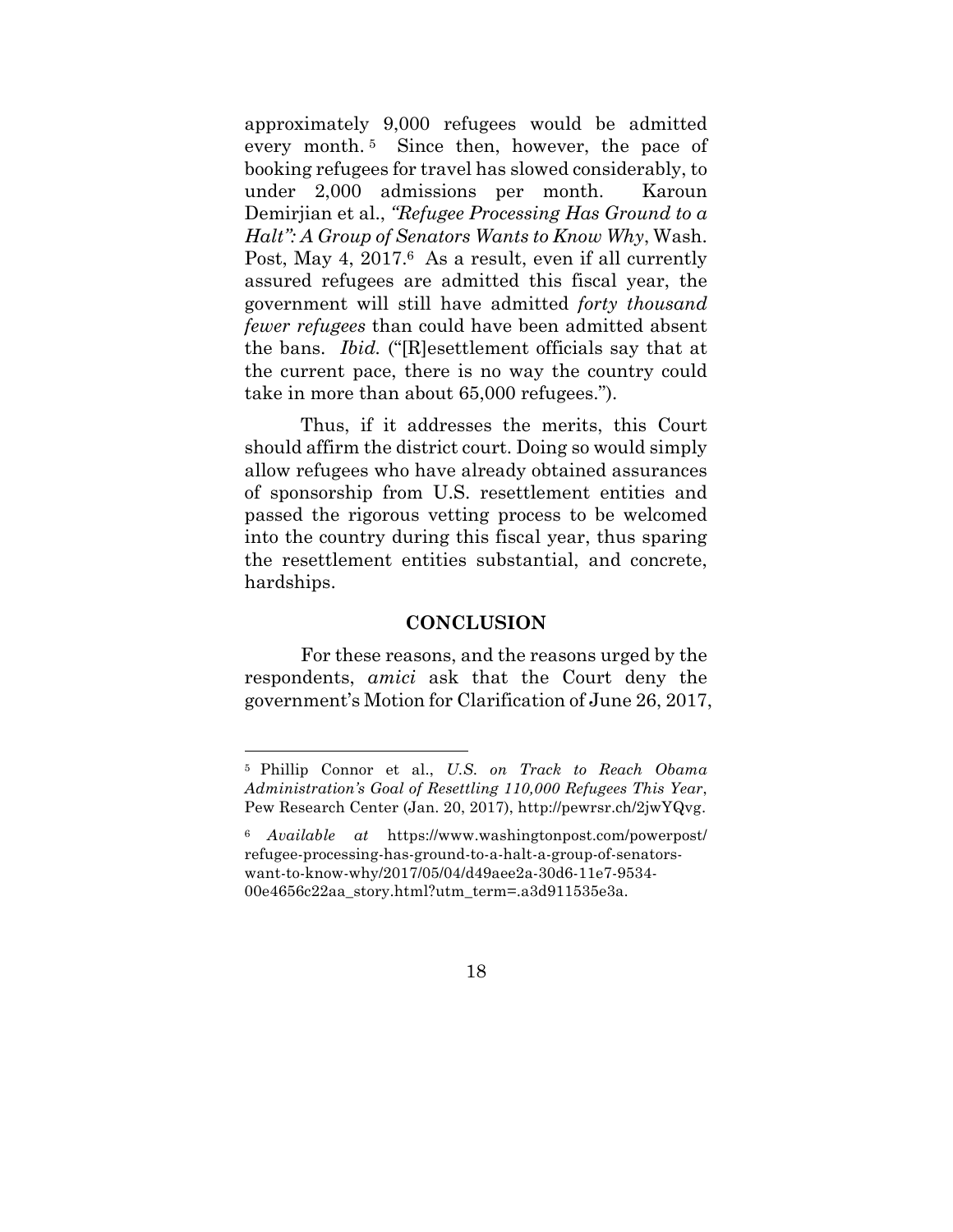Stay Ruling and Application for Temporary Administrative Stay of Modified Injunction.

Respectfully Submitted,

Karen C. Tumlin Nicholas Espíritu Melissa S. Keaney Esther Sung Marielena Hincapié NATIONAL IMMIGRATION LAW CENTER 3435 Wilshire Boulevard, Suite 1600 Los Angeles, CA 90010

Justin B. Cox NATIONAL IMMIGRATION LAW CENTER 1989 College Ave. NE Atlanta, GA 30317

Mateo Caballero ACLU OF HAWAI'I FOUNDATION 10081 P.O. Box 3410 Honolulu, HI 96801

Mariko Hirose *Counsel of Record* Rebecca Heller Mark Wasef INTERNATIONAL REFUGEE ASSISTANCE PROJECT 40 Rector Street, 9th Floor New York, NY 10006 646-459-3044 mhirose@refugeerights.org

Omar C. Jadwat Lee Gelernt Hina Shamsi Hugh Handeyside Sarah L. Mehta Spencer E. Amdur David K. Hausman AMERICAN CIVIL LIBERTIES UNION FOUNDATION 125 Broad Street New York, NY 10004

David Cole Daniel Mach Heather L. Weaver AMERICAN CIVIL LIBERTIES UNION FOUNDATION 915 15th Street NW Washington, DC 20005